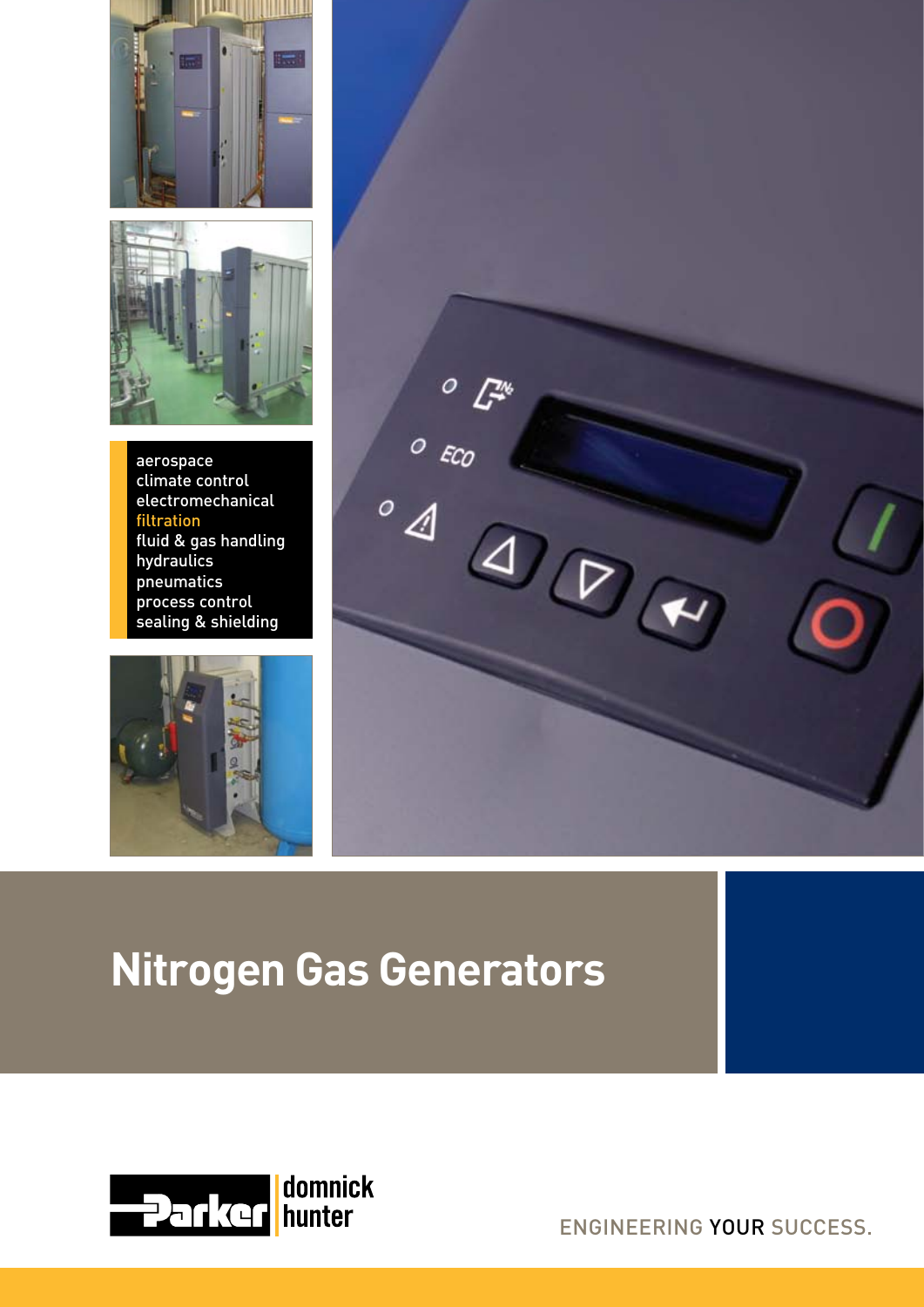## **Overcoming problems with typical nitrogen supply methods**

Obtaining a continuous and secure supply of nitrogen gas can be troublesome and expensive. Typical supply methods include high pressure cylinders, liquid mini tanks or bulk storage vessels, however, each of these options introduces a range of problems that need to be solved.



Typical supply methods such as high pressure cylinders, liquid mini tanks or bulk storage vessels present considerable logistical issues. Furthermore, the costs can be relentless, arising from the price of gas itself, its transportation, cylinder or tank rental, and the resources required to manage the replenishment process.



The cost of lost production due to running out of gas, late deliveries and logistics / administration problems can cause concern.

Wasted money due to loss of gas from liquid 'boil off' or gas returned unused in cylinders is another significant issue.

Health and safety regulations also surround the movement and storage of heavy high pressure cylinders and managing the large volumes of extremely cold (-196°C), skin damaging liquid, that can also rapidly produce thousands of cubic metres of asphyxiant gas, is another major consideration.



**Nitrogen constantly surrounds us,**  forming approximately 78% of the air we breathe at sea level.

The problem is that air also contains approximately 21% oxygen, an essential gas for sustaining life, but a major contributor to the unwanted oxidization of products, degradation of food stuffs and sustaining fire or explosion risk for flammable or reactive products.

Other contaminants such as moisture and dirt particulate also need to be considered.

If these unwanted components of ambient air could be removed at point of use, then an abundant feed stock of nitrogen gas would be available to any user, produced at their premises, adjacent to their application, on demand and without the need to rely on expensive gas cylinders or liquid nitrogen.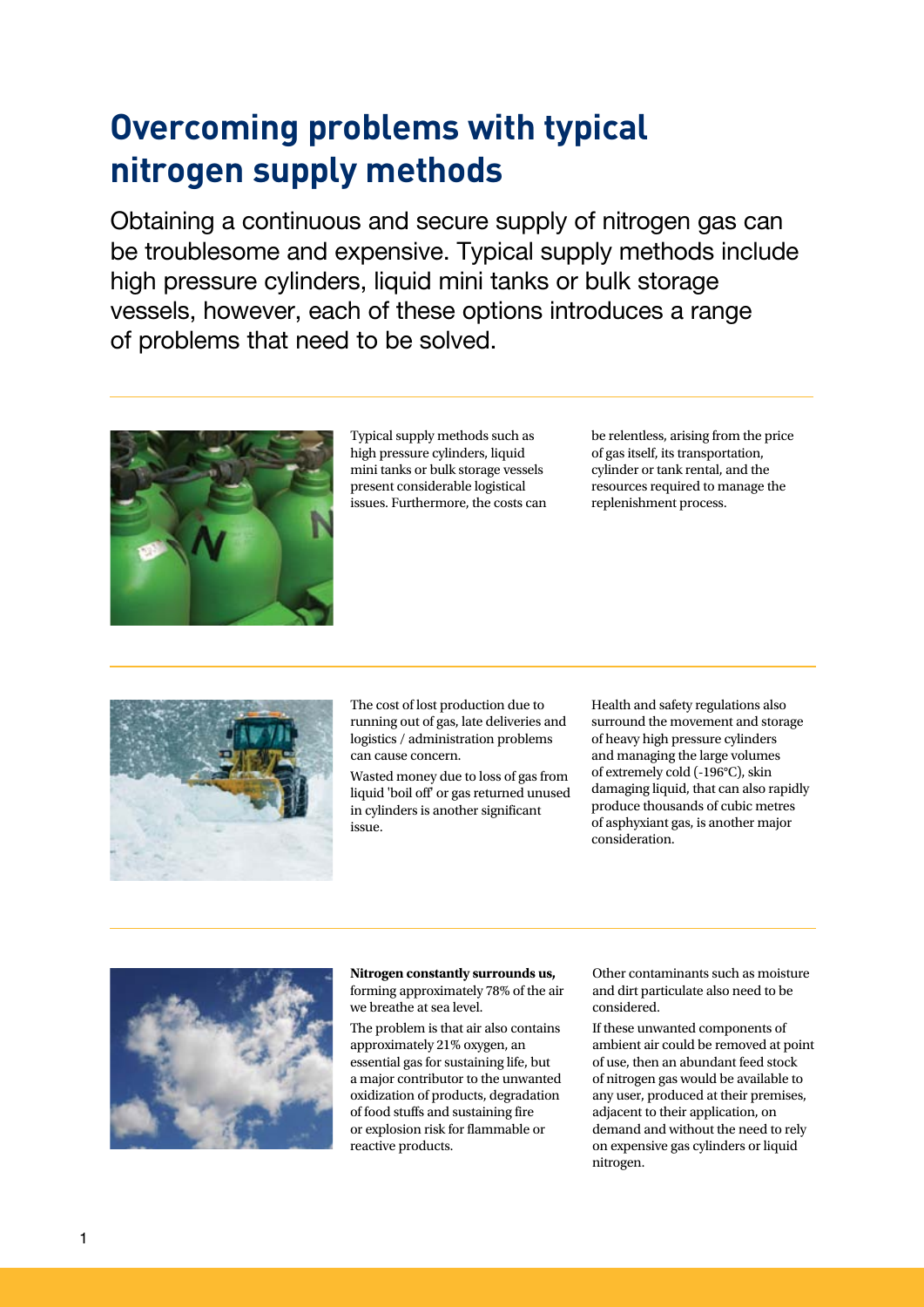# **Modular nitrogen gas generators – A dedicated solution for every application**

The ideal solution lies in a range of proven gas generation systems from Parker domnick hunter, which enable users to produce their total demand for nitrogen gas on their premises, under their complete control. As a result, companies can generate as much or as little nitrogen as needed at the required purity and, at a fraction of the cost of having gas delivered by an external supplier.

#### **Membrane Gas Generators**





**NitroSource** 

NitroFlow HP

#### **PSA Gas Generators**





MIDIGAS MAXIGAS



Multi-banked installation

#### **Benefits:**

#### Correct purity always

Provides the right purity for the application. This ensures lowest energy consumption and maximum savings on unit gas cost.

#### Energy efficient

Gas on demand with automatic stand-by mode (using zero compressed air) ensures lowest operating costs.

Multi bank cascading to reduce energy with varying demand applications – provides flexibility and lowest operating costs.

#### Compressed air pre-treatment

A dedicated pre-treatment package means the system can operate from any compressed air source, safely and securely ensuring maximum service life with lowest cost of ownership.

#### Smaller, more compact and lightweight

Modular construction means less than half the size of conventional designs providing lowest cost installation and saving on valuable floor space.

#### Modular design

100% stand-by at a fraction of the cost. 10 year guarantee on pressure envelope (PSA). Constant nitrogen quality due to snow storm filling (PSA). Easy add on sub units (membrane). Controller / receptor configuration (membrane).

#### Easy and flexible Installation

Fits through standard doorway (no need for structural work). Minimum footprint.

#### Reliable and easy to maintain

Very few consumable components. In multibank installations, individual modules can be isolated for maintenance without disruption to production - Reducing downtime and providing lowest cost of ownership.

#### Industry Compliant

GOST-R, PED, CE, UL, CRN, FDA Article 21\*, CRN (MAXIGAS), EIGA Food & Pharmaceutical \*.

\*Independently tested by accredited UKAS laboratory.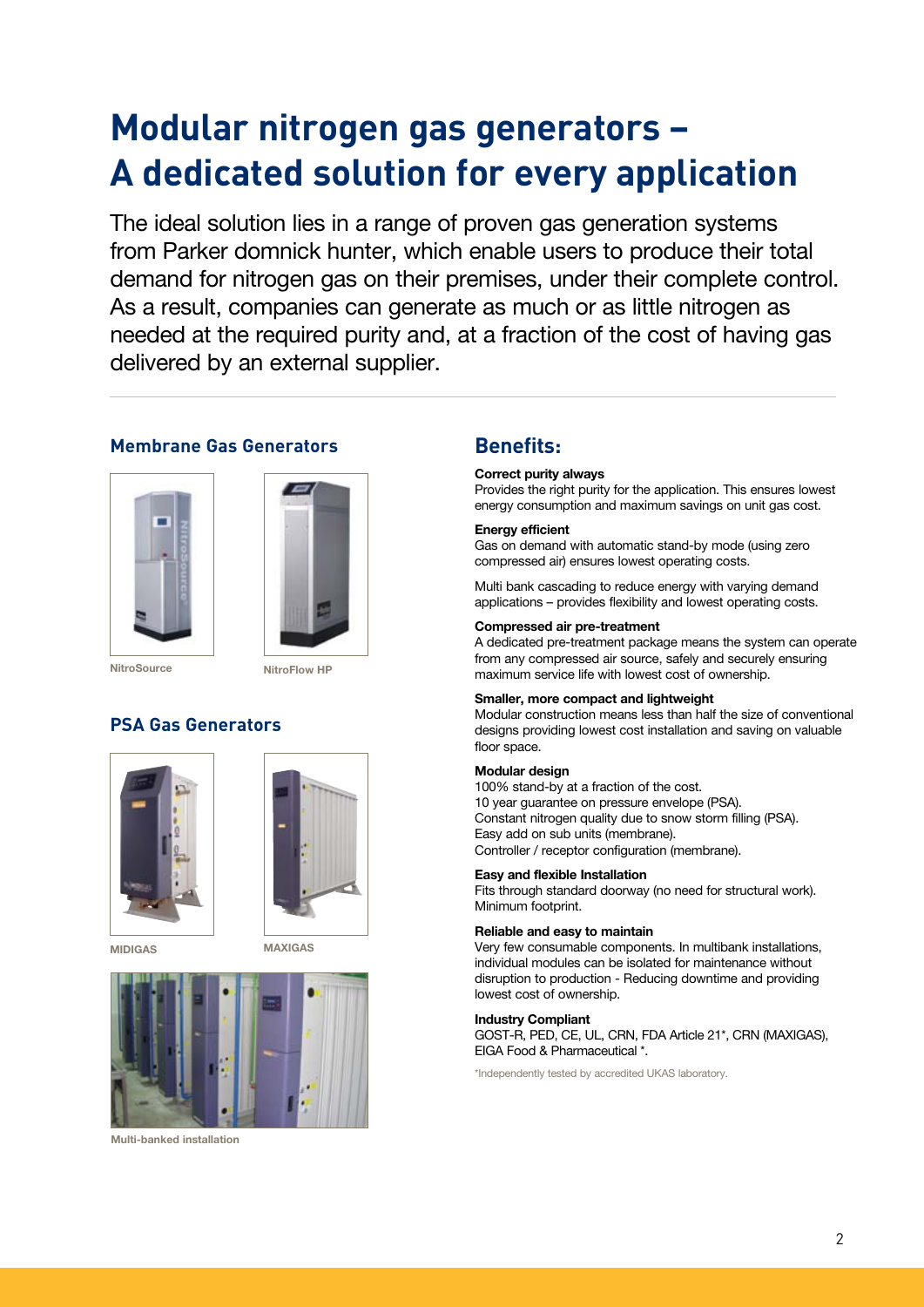## **PSA nitrogen generators - How they work**

MAXIGAS and MIDIGAS nitrogen generators comprise of high tensile aluminium columns, each containing twin chambers of Carbon Molecular Sieve, (CMS), a material which removes oxygen and trace gases from compressed air by molecular adsorption, allowing nitrogen to pass through as the product gas.



Clean dry compressed air from a Parker domnick hunter pre-treatment package enters the lower inlet manifold and into the operational set of chambers. As the air passes over the CMS, oxygen is preferentially adsorbed into the CMS pores leaving an outlet stream of nitrogen gas. This nitrogen gas passes into the top outlet manifold, then into a process buffer vessel and finally through the generator control system to regulate pressure, flow and monitor purity before being released to the application.

The CMS in the opposite set of chambers has previously adsorbed oxygen and by releasing the pressure

rapidly to atmosphere, oxygen is removed from the CMS and the cycle is ready to begin again.

This cycle operates on a continuous basis, ensuring a constant stream of nitrogen gas, 24/7 if required.

The modular aluminium design eliminates the need for complex valves and interconnecting piping as used in conventional designs.

CMS is not considered to be a regular replacement component and is expected to have a minimum service life of at least 10 years, subject to correct operation and maintenance.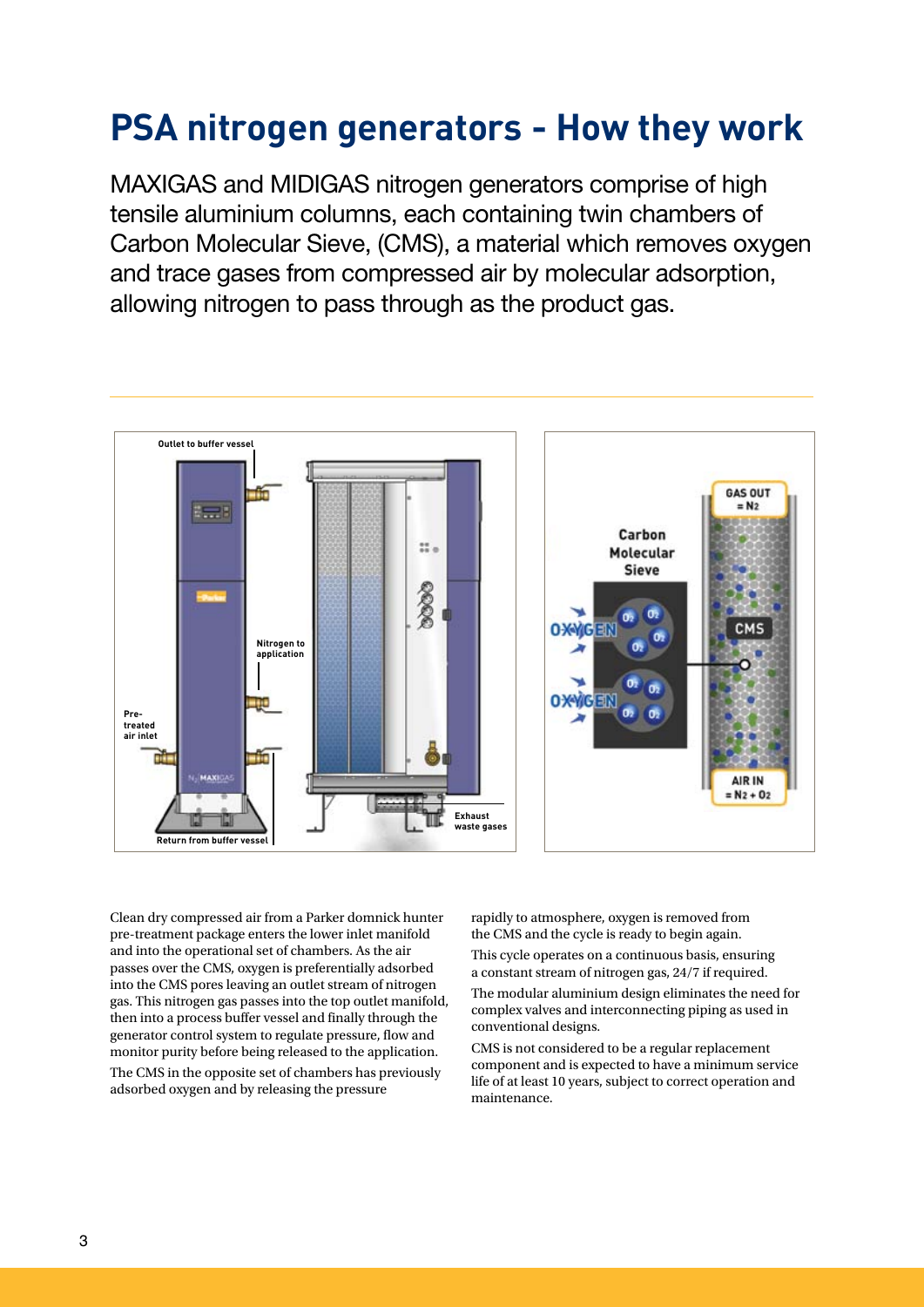# **PSA nitrogen generation systems MAXIGAS and MIDIGAS**

A robust and reliable design is your guarantee of performance. With the proven benefits of advanced aluminium forming technology, Parker domnick hunter has developed a range of nitrogen gas generators that are typically 60% of the size and weight of conventional designs.

These advanced nitrogen gas generators provide one of the most simple and reliable solutions available.

Engineers at Parker domnick hunter have developed MAXIGAS and MIDIGAS using innovative aluminium forming technology which has been proven over many years with the world famous PNEUDRI compressed air dryer ranges. This expertise has produced a nitrogen generation system which is extremely compact and does not require any special foundations or plant structural work.

The pressure envelope has been Lloyds tested and approved for a minimum of 10 years continuous cyclic operation. Unlike welded carbon steel nitrogen generators, the length to diameter ratio of the internal voids and non-welded construction, means that MAXIGAS and MIDIGAS do not require periodic inspections for insurance purposes. This further enhances the ability to provide maximum uptime with minimum disruption to your production.



CMS Adsorption Columns Distribution manifold



#### **Greater flexibility with multi-banking**





#### **Multi-banking**

Unlike traditional designs, MAXIGAS models can be multi-banked to provide extra nitrogen capacity should demand increase in the future. There is no need to replace the generator with a larger unit. Additional capacity can be facilitated by simply adding extra bank(s).

#### **Flexibility during maintenance**

Multi-banking allows individual generator banks to be easily isolated for routine service work, whilst maintaining the nitrogen supply.

#### **100% stand-by**

Compared to conventional designs, 100% standby is available at a fraction of the cost as only one extra gas generator bank is required.



**Fits through a standard doorway** MAXIGAS will fit through a standard doorway, eliminating the need for special access or facility structural dismantling during installation.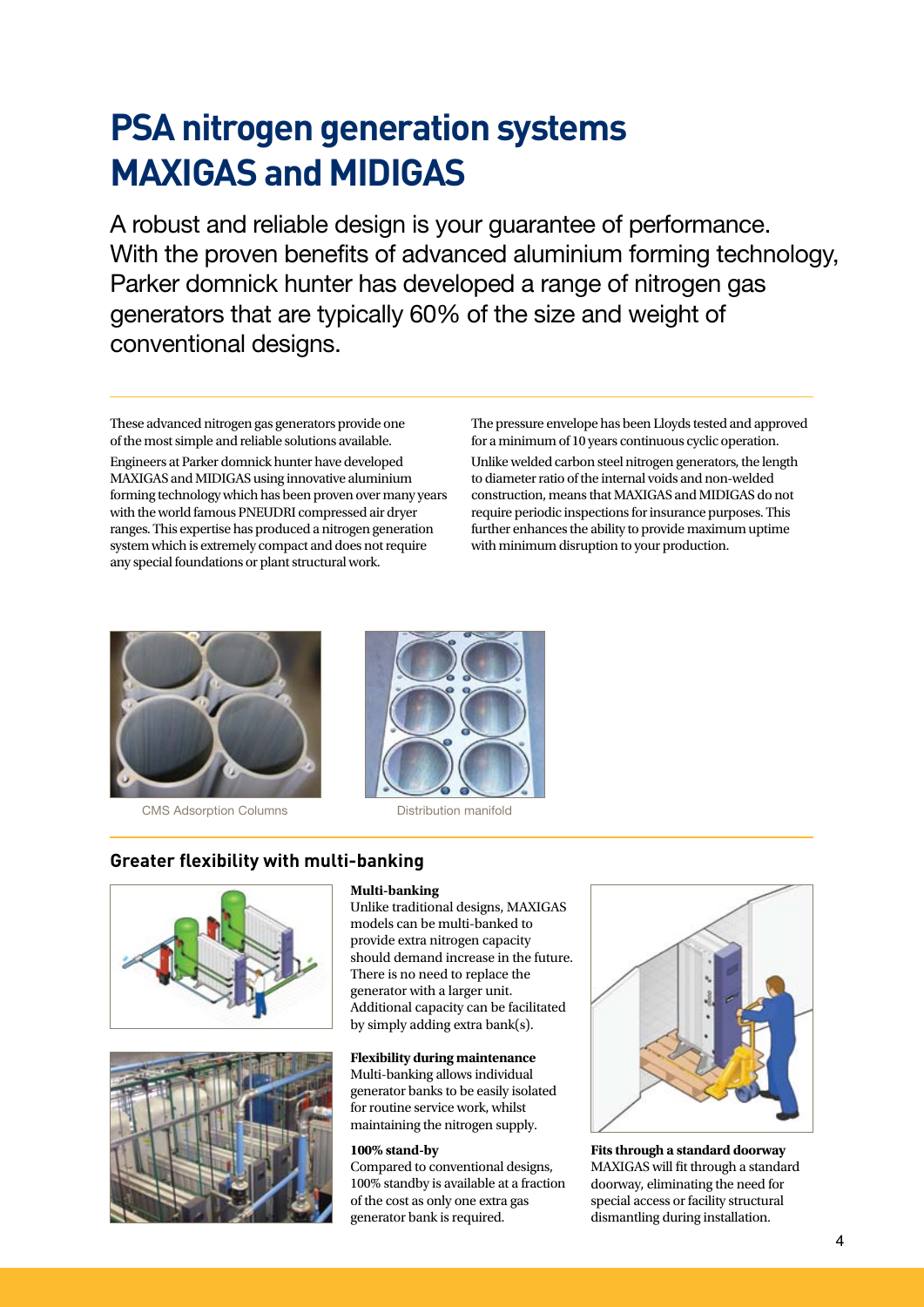# **MAXIGAS and MIDIGAS – Five key features to guarantee nitrogen quality**

#### **1 PNEUDRI pre-treatment package**

All PSA nitrogen generators must have the correct air inlet quality to ensure stable operation and a long service life. Although refrigerant dried air is acceptable for lower purity applications, we believe that protecting your investment and ensuring trouble-free operation is important. Quite simply, in Parker domnick hunter's long experience of manufacturing and installing PSA nitrogen generators, a PNEUDRI desiccant dryer will provide better protection to the CMS, typically extending the service life to 10 years and beyond.

This means that MAXIGAS and MIDIGAS generators can operate from virtually any compressed air supply.

In addition, the pre-treatment package is controlled by the nitrogen generators, so that when it enters economy stand-by mode, the dryer also switches into economy stand-by mode. This consumes zero compressed air to save energy and significantly reduces running costs.

**Good quality compressed air = good quality nitrogen**



#### **2 Specially selected CMS materials provide:**

- • Optimum gas productivity and regeneration to ensure consistent purity.
- High crush strength to prevent attrition and breakdown of the CMS.
- • Low air to nitrogen ratios to reduce air consumption.
- • Wide purity range for customer flexibility.



#### **3 Modular aluminium design**

Modular aluminium construction is used throughout for the CMS chambers and distribution manifolds. This innovative design allows the CMS material to be 'snowstorm filled' and then retained by spring loading to provide absolute maximum packing density. This prevents bed movement during transportation and operation to eliminate attrition, breakdown and leakage paths which could lead to premature failure or loss of nitrogen purity.

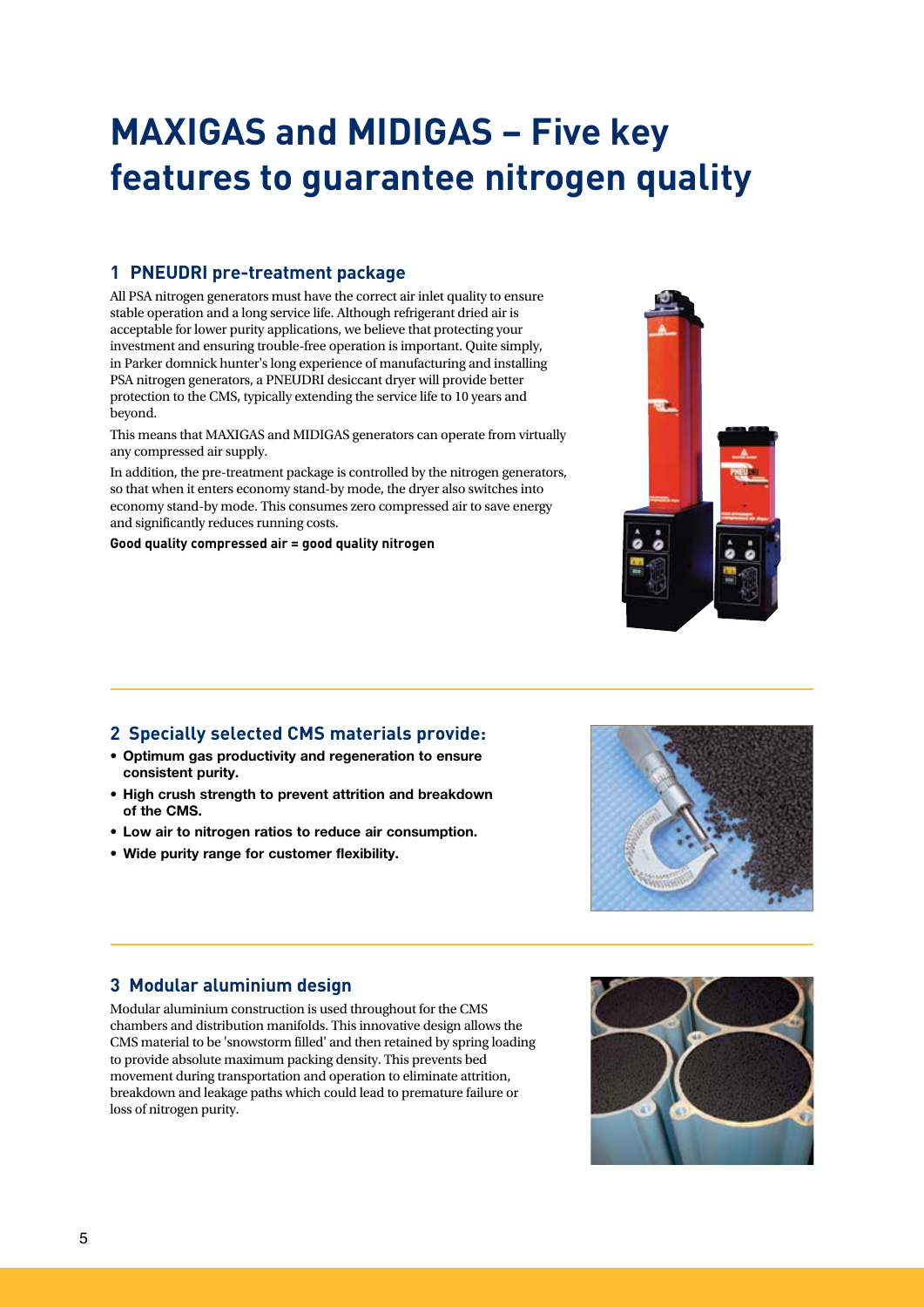#### **4 'Snow storm' filling ensures consistent nitrogen purity**



# **Snow storm filled bed**

Consistent gas generation with no CMS attrition



Inconsistent gas generation with CMS attrition

Parker domnick hunter PSA nitrogen generators utilises a technique known as 'snow storm filling' to charge the adsorption columns with CMS.

#### **Benefits:**

- Achieves maximum packing density for the CMS material, fully utilising all of the available space envelope.
- • Less CMS required and prevents compressed air channelling through the CMS as experienced with most conventional designs. Due to channelling, conventional designs require more CMS to achieve an identical purity, increasing physical size, operational and maintenance costs.
- • Prevents CMS attrition which can lead to dusting, blocked filters and silencers and catastrophic loss of nitrogen purity.
- Allows 100% of the available CMS material to be used for producing nitrogen, therefore reducing the amount of CMS required and overall lifetime costs.
- 100% of CMS is regenerated ensuring a very stable and consistent nitrogen purity.
- • Provides a low, equal resistance to flow, allowing multiple CMS chambers and multiple generator banks to be used.

#### **5 Nitrogen generator control system**

The MAXIGAS and MIDIGAS ranges of nitrogen gas generators have a comprehensive integral control system fitted as standard with the following benefits:

**Integral oxygen analyser –** This ensures that the nitrogen purity is constantly maintained and gives an instant visual confirmation of the output gas quality. 4-20mA outputs facilitate remote monitoring if required and the possibility to data log for complete traceability.

**Mass flow controller –** The mass flow controller stops the generator being overflowed and ensures the required purity and pressure are maintained regardless of downstream conditions. Consistently overflowing a nitrogen generator can cause irreversible damage to the CMS and affect its ability to recover gas purity.

**Outlet pressure regulator - Controls nitrogen pressure** to match system requirements and ensures that your process is protected against overpressure.

**Economy control –** During periods of 'no nitrogen' usage, the generator senses this and enters economy stand-by mode. As soon as nitrogen use is resumed again, the generator reverts to operational mode.

During economy stand-by, zero compressed air is consumed by the generator and the associated pretreatment package. This results in reduced energy consumption and significant operating cost reductions.

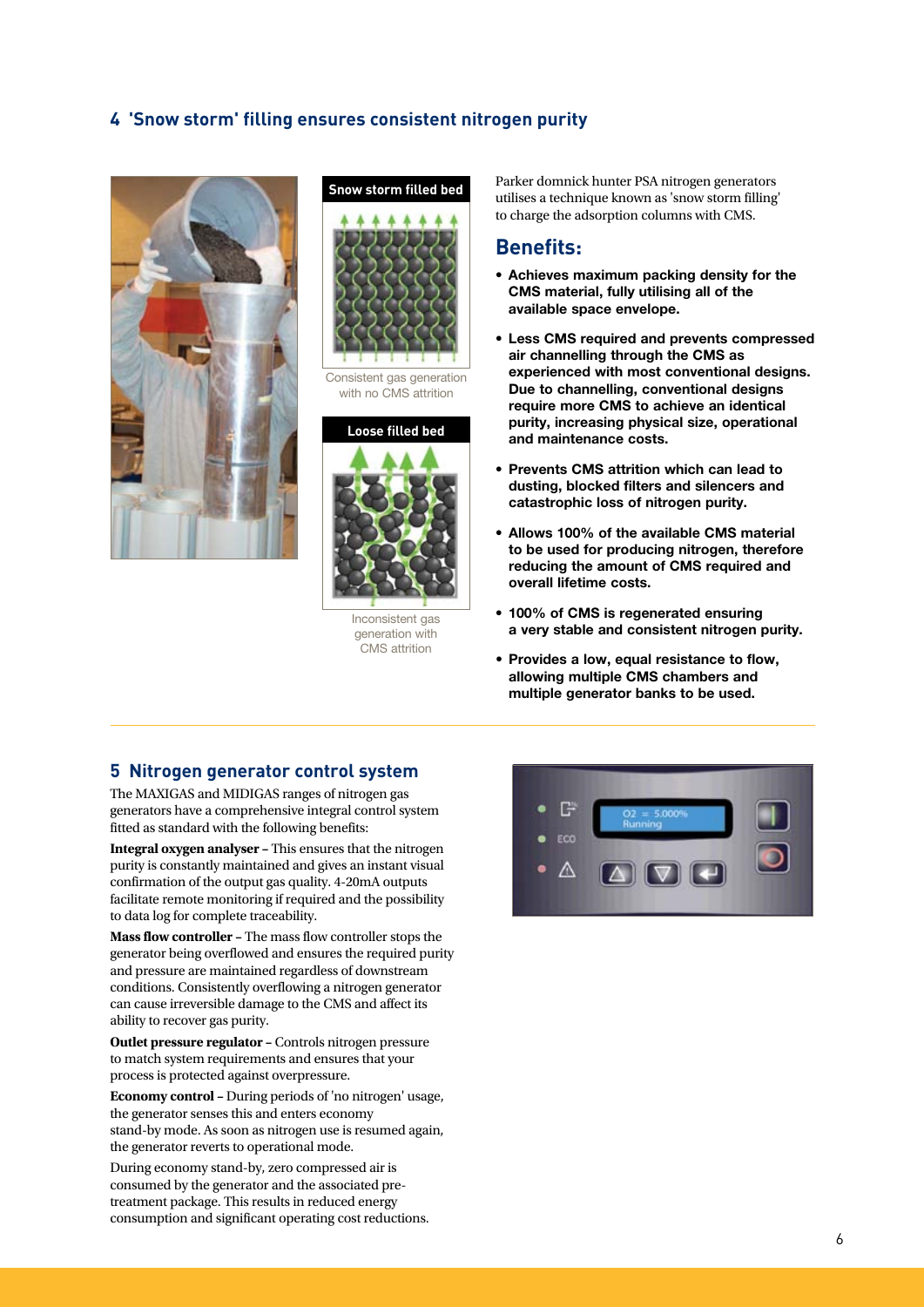# **Membrane nitrogen generators How they work**

NitroSource and NitroFlow nitrogen generators consist of hollow-fibre membrane modules arranged in a convenient housing with a control system and integral filtration.

Dried compressed air (<+5°C pdp) enters the gas generator inlet port where it passes through 1 micron and 0.1 micron filtration, then through a carbon tower to remove oil odour, vapour and ozone, and finally through a dust filter before entering the membrane modules.

The membrane modules are designed to remove unwanted gases such as oxygen and water vapour through the hollow fibre wall and out to atmosphere, whilst retaining nitrogen as the product gas that is fed through to the application.

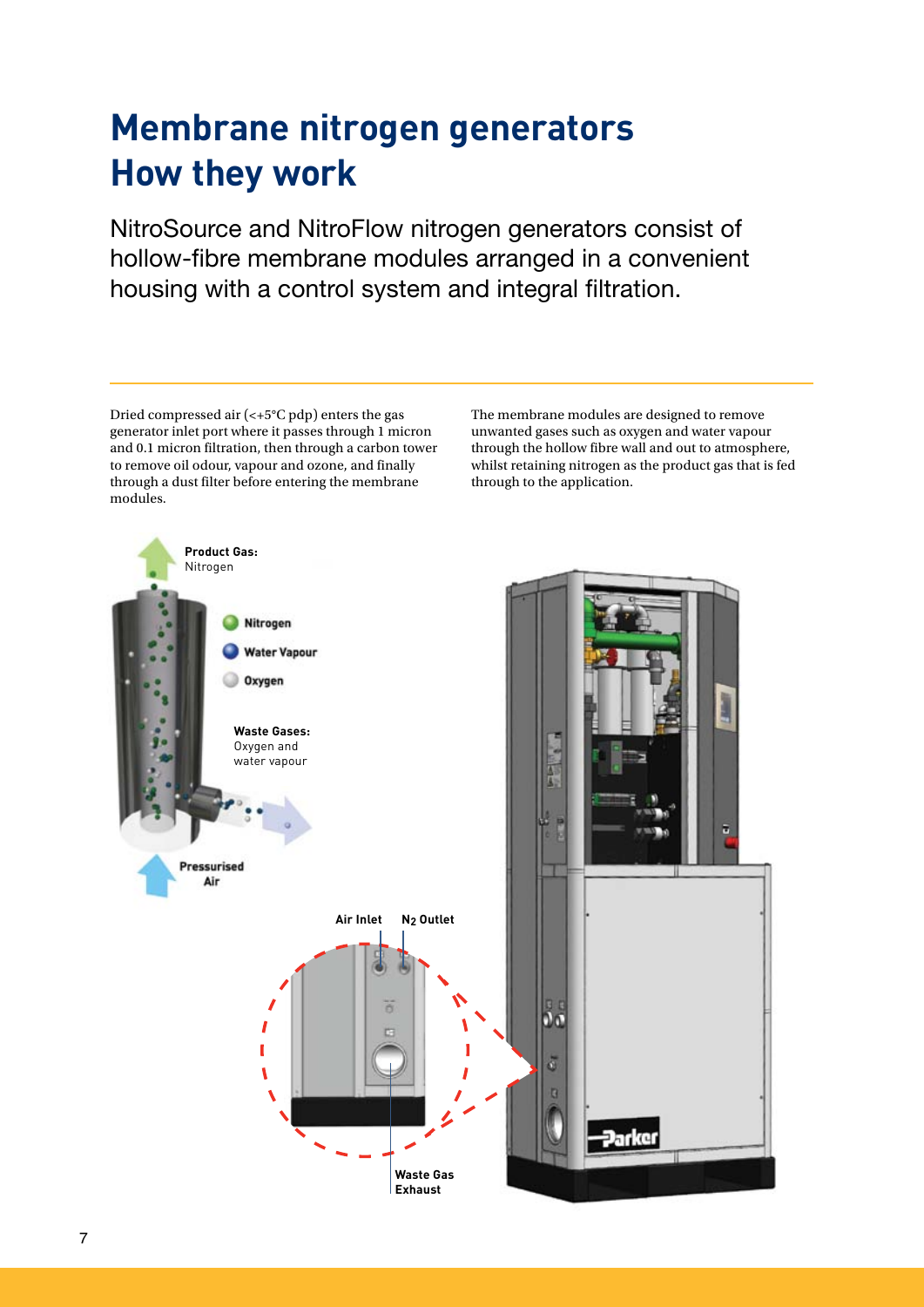# **Membrane nitrogen generation systems NitroSource and NitroFlow**

The concept of gas separation by hollow-fibre membranes is simple. A small hollow tube allows unwanted gases such as oxygen and water vapour to permeate through its walls whilst nitrogen is retained for use as the product gas in the application.

In reality, molecular separation is slightly more complex. Parker domnick hunter's team of polymer scientists has refined and developed the advanced hollow-fibre technology to achieve extremely high levels of performance and stability.

Parker domnick hunter hollow-fibre membranes are produced from a very strong engineering polymer – Polyphenylene Oxide, (PPO). As well as being robust, the PPO is also very permeable. This means that fewer fibres are needed for a given volume of nitrogen production and a much lower inlet air pressure is required for gas production to take place. In fact Parker domnick hunter membranes are the most permeable produced anywhere in the world.



| Parker domnick hunter generators<br>require fewer membranes | Parker domnick hunter membranes<br>require lower compressed air<br>pressure | Parker domnick hunter membrane<br>fibres are very robust |
|-------------------------------------------------------------|-----------------------------------------------------------------------------|----------------------------------------------------------|
| Compact design<br>Less weight                               | Generators are designed<br>for lower inlet air pressure                     | Less sensitive to contamination                          |
| <b>Smaller generators</b><br>saving space                   | Smaller compressor required                                                 | Longer fibre life                                        |
| Lower investment<br>in membrane modules                     | No heater required to facilitate<br>permeation                              | Less maintenance                                         |
| Less cost                                                   | Less noise and heat produced                                                | Less cost                                                |
|                                                             | <b>Lower energy consumption</b><br><b>Energy saving</b>                     |                                                          |

**Membrane technology uses bundles of hollow-fibres contained within a tube. The walls of these special fibres selectively separate compressed air by diffusing oxygen and other waste gases to atmosphere whilst retaining nitrogen and allowing it to pass through the centre of the fibres to the application.**

#### **Parker domnick hunter = Low cost of ownership**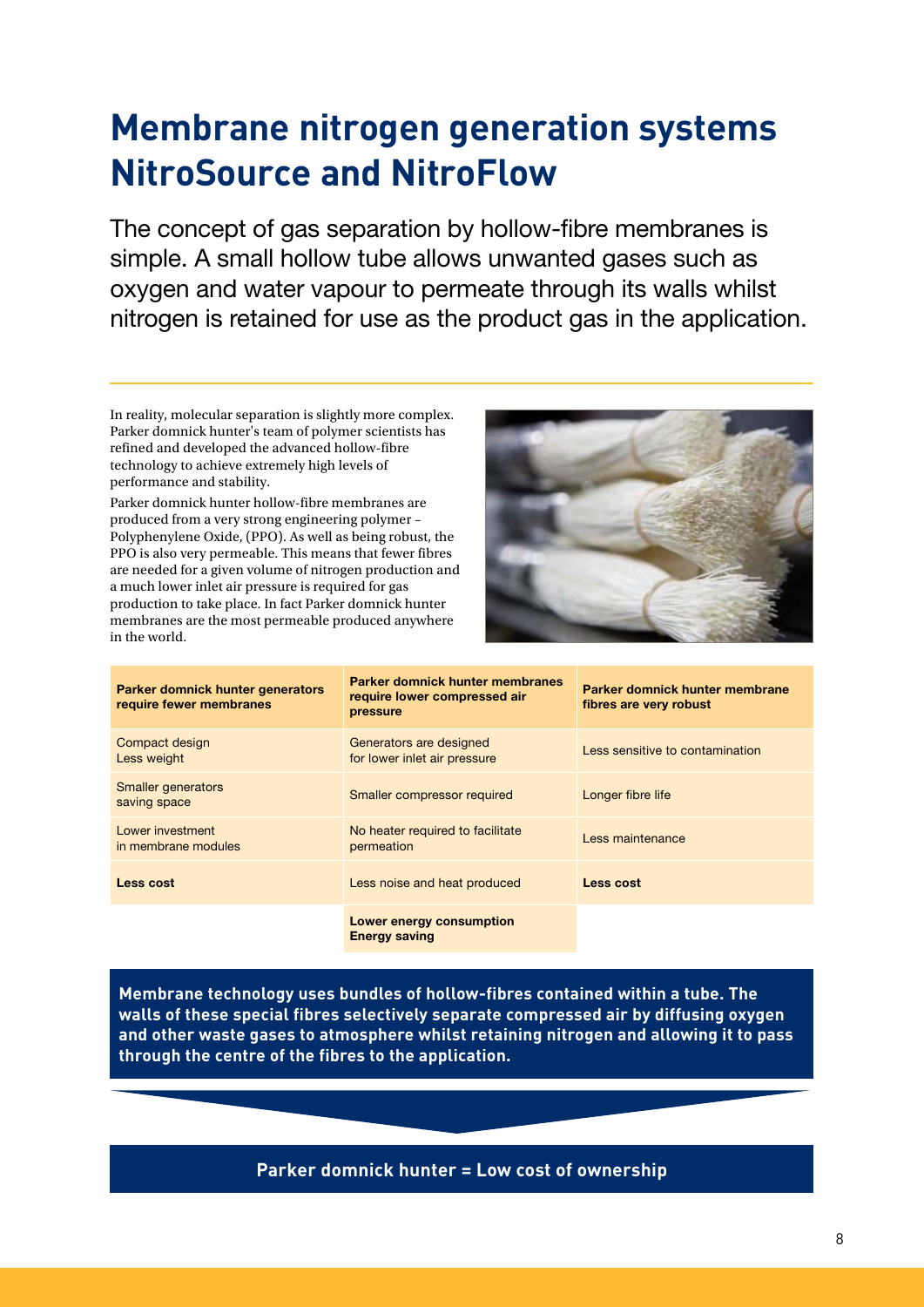# **NitroSource and NitroFlow – Four key features to guarantee nitrogen quality**



#### **1 Integral compressed air filtration**

NitroSource and NitroFlow nitrogen generators have integral filtration to purify the incoming compressed air. Unlike PSA technology, Parker domnick hunter membrane fibres are less susceptible to water vapour, so refrigeration drying is acceptable as a pretreatment package.



PPO Fibres 0.5mm diameter

#### **2 Parker domnick hunter PPO fibres**

Parker domnick hunter manufactures and controls its own gas separation hollow-fibre membranes and module production. This means that every nitrogen generator produced using these modules is matched and tested to achieve the required flow and purity with a tolerance of -0% +10%. Therefore, the nitrogen generator will always perform in accordance with or better than specification.

Packed fibres have a larger diameter of 0.5mm. This means they are unlikely to block and will have a very long service life.



Pre-aging of membranes

#### **3 Membrane fibres pre-aged**

Parker domnick hunter PPO membrane fibres are pre-aged immediately after production for five weeks.

When polymer membranes are manufactured, the molecular structure takes time to 'settle' into its final state. Unlike competing membranes that can take over a year to 'settle', the Parker domnick hunter fibre only takes five weeks. This means that when the modules are built into a Parker domnick hunter generator the performance is fixed for the life of the unit and will not deteriorate or consume more compressed air.



NitroSource touch screen controlller

#### **4 Nitrogen generator control system**

The integral control system with an oxygen analyser ensures that the output nitrogen gas is always at the right quality.

Economy control prevents air consumption when no gas is required and an outlet pressure regulator ensures that the downstream process is protected against over pressurisation.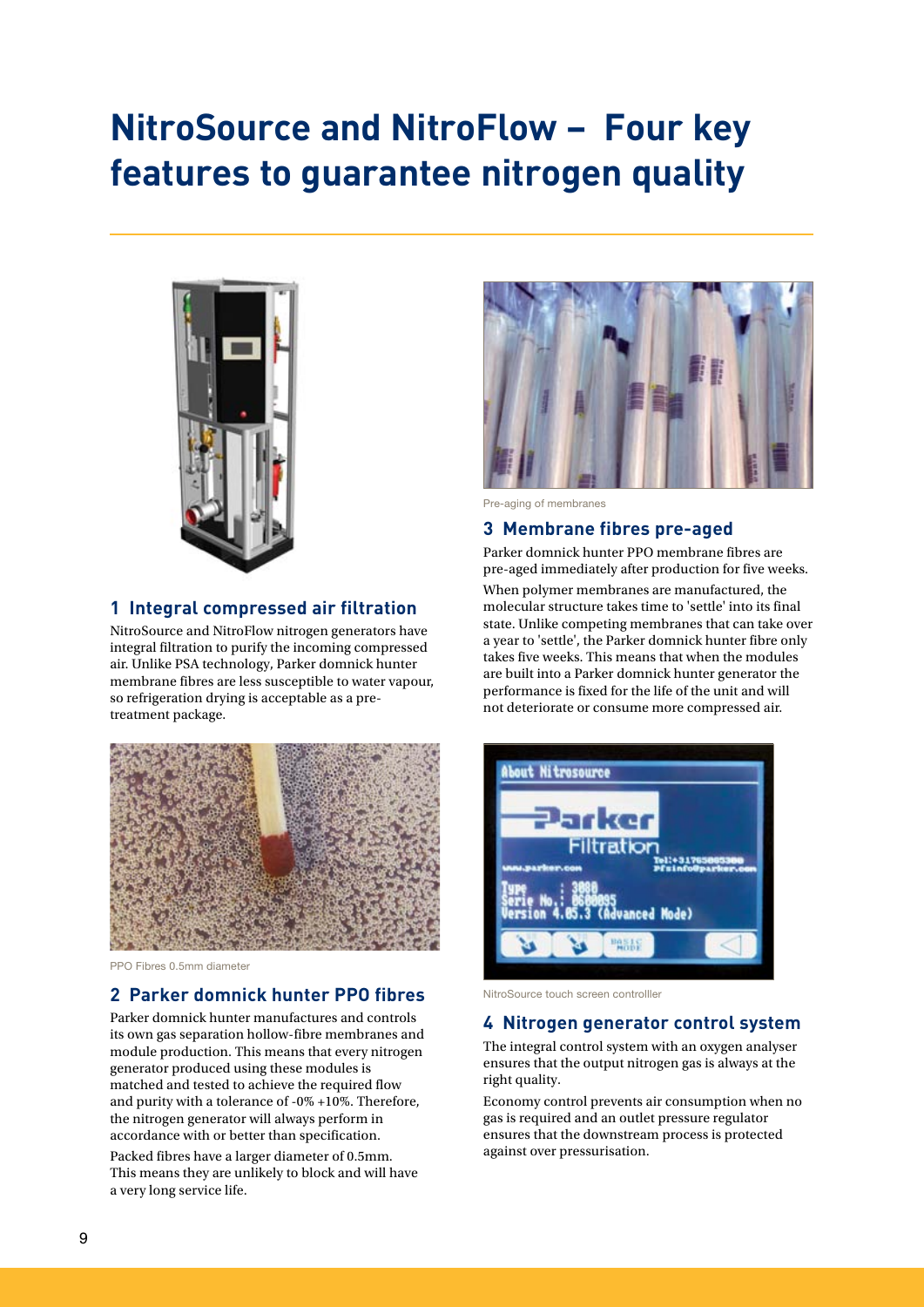## **What nitrogen quality do I need?**

The majority of applications that use nitrogen gas do not need the 10ppm (99.999%) purity supplied by the traditional gas companies as bulk liquid or gas (cylinders). Providing customers with ultra-high purity nitrogen in all instances is an unnecessary waste of money and energy.

#### **What do we mean by 'purity'?**

By purity Parker domnick hunter means the maximum remaining oxygen content in the output nitrogen gas. Parker domnick hunter nitrogen technology when combined with Parker domnick hunter compressed air pre-treatment, guarantees the nitrogen gas to be commercially sterile, oil free, dry and particulate free. (Within the specifications defined in the product information data contained in this brochure.)

## **The maximum remaining oxygen content required will vary with every application.**

 **Maximum cost and energy savings = maximum oxygen level permissible**



**High Purity** 10 ppm to 1000ppm (99.999% to 99.9%)

Laser cutting 50ppm to 500ppm

Heat Treatment 10ppm to 1000ppm

Electronics Soldering 50ppm to 500ppm

Pharmaceutical 10ppm to 5000ppm



Mid Purity 0.1% to 1% (99.9% to 99%)

Food MAP 0.1% to 1%

Food processing 0.1% to 1%

Beer dispense 0.5%

Wine blanketing 0.5%

Oil sparging 0.5%

Brazing 0.5%

Injection molding 0.5% to 1%

Wire annealing 0.5%

Aluminium sparging 0.5%



Low Purity 1% to 5% (99% to 95%)

Fire prevention 5%

Explosion prevention 2% to 5%

Pressure testing 5%

Gas seal blanketing 5%

Pigging 5%

Chemical blanketing 1% to 5%

Autoclaves 5%

Laser Sintering 2%

Dry boxes 2%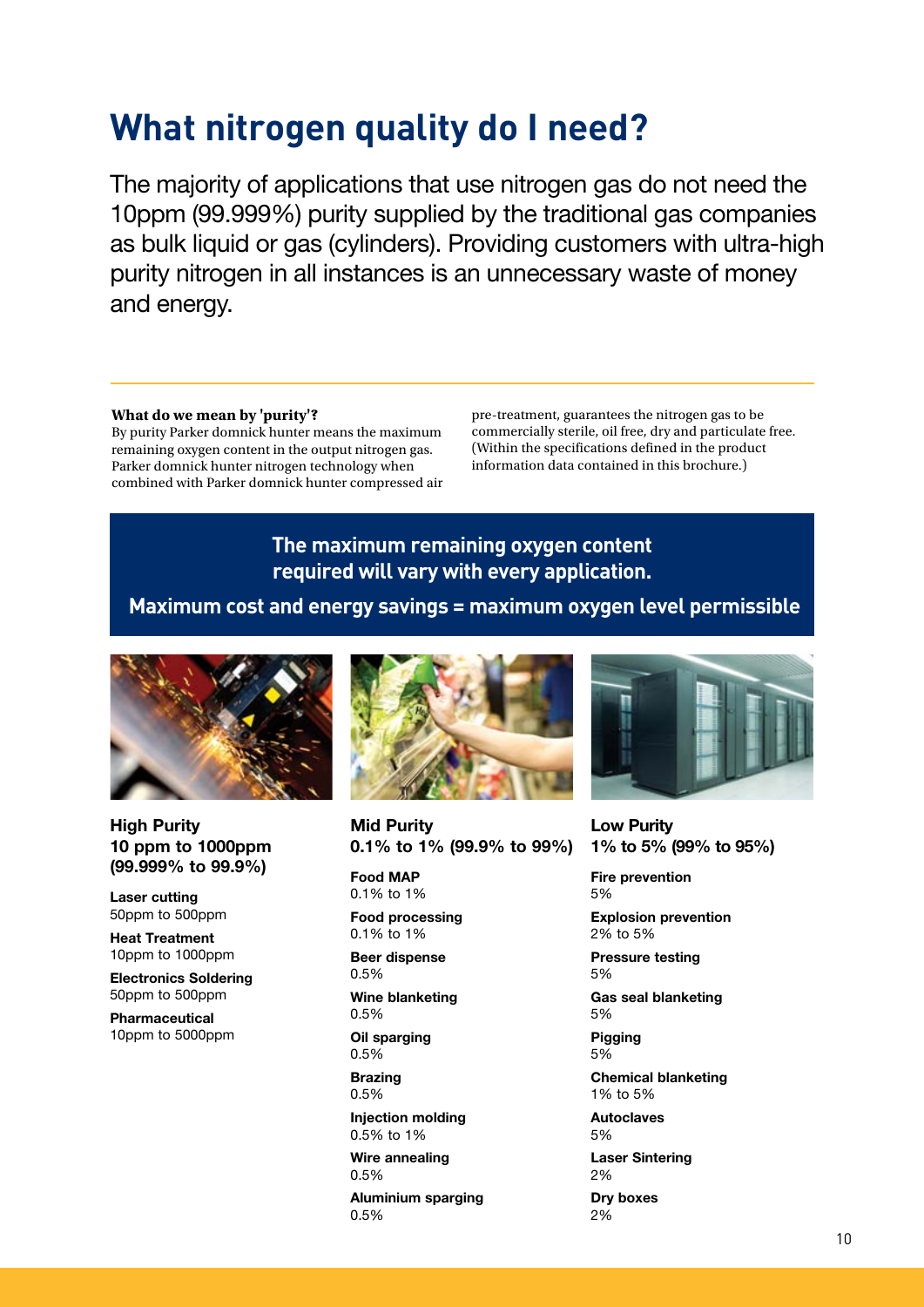## **What nitrogen generator do I require?**

Parker PSA and membrane technologies each offer unique benefits and value. There are many factors which affect the ultimate choice of generator, not just pressure, flow and purity. Ease of installation, footprint, location, application, and personal preferences are only a few of the other considerations.

In general, membrane technology is better suited to low purity applications and PSA technology to higher purity applications.

If required, your local Parker domnick hunter Sales Company or their authorised distributor can assist in the selection of a suitable solution for your application.



#### **Nitrogen generator model vs flow m<sup>3</sup>/hr**





#### **Membrane strengths**

**Instant purity on start-up No storage for start-up No buffer vessels Refrigeration dryer; zero purge Easy expansion Low service costs Ideal 'plug and play' solution Simple installation Simple in-situ purity adjustment Operation to 40°C air inlet temperature Silent operation**

#### **PSA strengths 0 10ppm 100ppm 250ppm 500ppm1000ppm 0.5% 1% 2% 3% 4% 5%**

**Easily achieves very high purity Stable flow, pressure and purity Long service life – 10 years +** Low Air / N<sub>2</sub> ratios **Expandable Multi bank - cascading Low service costs Ideal - high tech applications Operation to 50°C ambient Food grade approvals**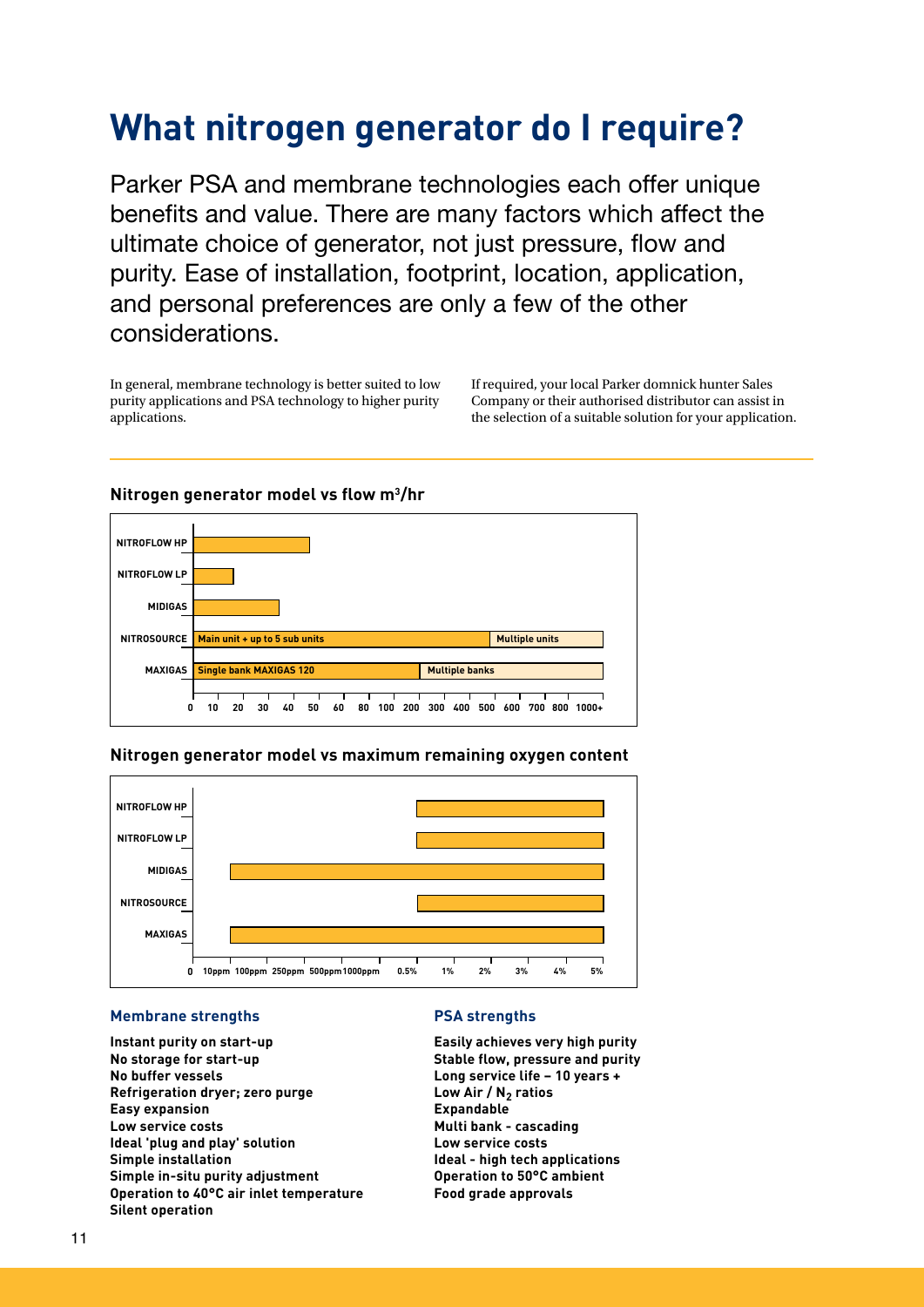## **Typical PSA installation**



#### **Typical membrane installation**

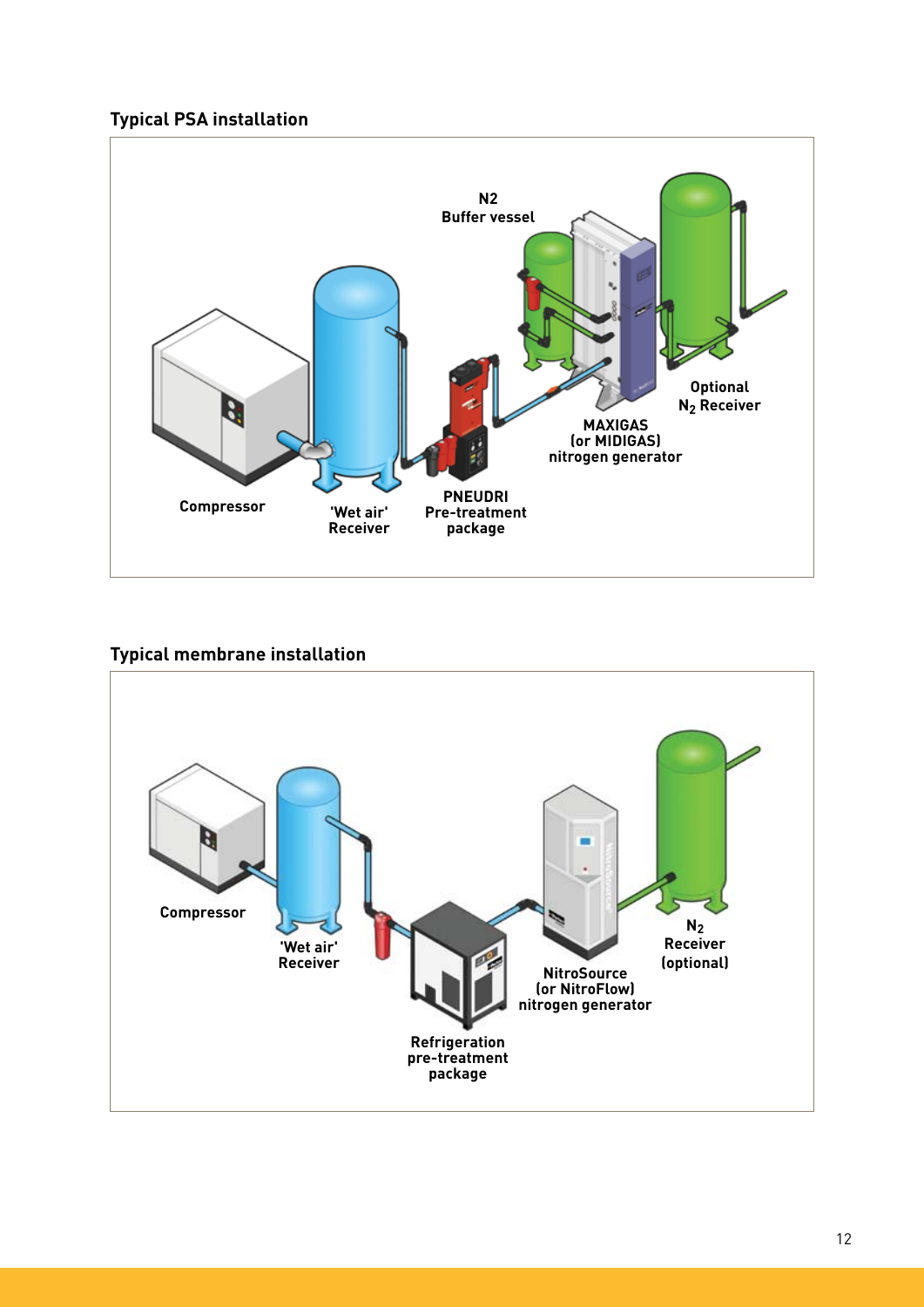# **Security of nitrogen supply and energy saving**

The unique benefits of Parker PSA and membrane nitrogen gas generators offer users some really significant value when compared to conventional designs.

#### There are three major benefits to multi banking gas generators:

#### **1 Stand-by or back up capability**

With a conventional design, if 100% back-up is required, for example to allow for maintenance or a breakdown, then an additional unit of the same size would be needed, doubling the initial purchase and installation costs along with the maintenance requirements.

The MAXIGAS and NitroSource gas generators from Parker domnick hunter overcome this dilemma by facilitating the use of a back-up unit for a fraction of the cost.

For example in a four bank installation, the addition of just one extra bank would ensure 100% back-up for only 25% the cost of a traditional solution.

#### **2 Variable demand and energy reduction**

A traditional generator solution is relatively energy efficient when the gas usage is at or about maximum flow. However, with variable demand conditions, because of the fixed timing cycle of most PSA gas generators and the set permeation rate of membrane units, the compressed air consumption is practically the same whether running at 100% flow or 10% flow.

Using a multi-bank MAXIGAS or NitroFlow solution will enable the possibility of cascading, where the generator banks are set to cut in and out of economy stand-by depending on the system pressure. In economy stand-by, the generators consume only a few Watts of electrical energy and use zero compressed air. This results in massive energy and cost savings.

#### **3 Expandability**

Thanks to the modular concept of MAXIGAS and NitroSource, expanding your system to meet future increased demand for nitrogen gas has never been easier. Adding extra banks at a later date saves money now and gives you peace of mind that your system will be 'future proof' with a lower cost up-grade if your demand increases.



A six bank MAXIGAS installation, (five generators in view) satisfy the peak demand, each capable of supplying 20% of the output. The banks cascade on and off load as the flow varies with factory production requirements. This saves significant energy costs during low flow periods, in the form of lower compressed air demand. The sixth bank provides 100% back-up and allows for 100% up-time during maintenance.



NitroSource main unit can easily be expanded with up to 5 sub modules. Then additional banks of main and sub modules can be added as required. Each additional bank as a stand alone unit or configured in controller and receptor mode.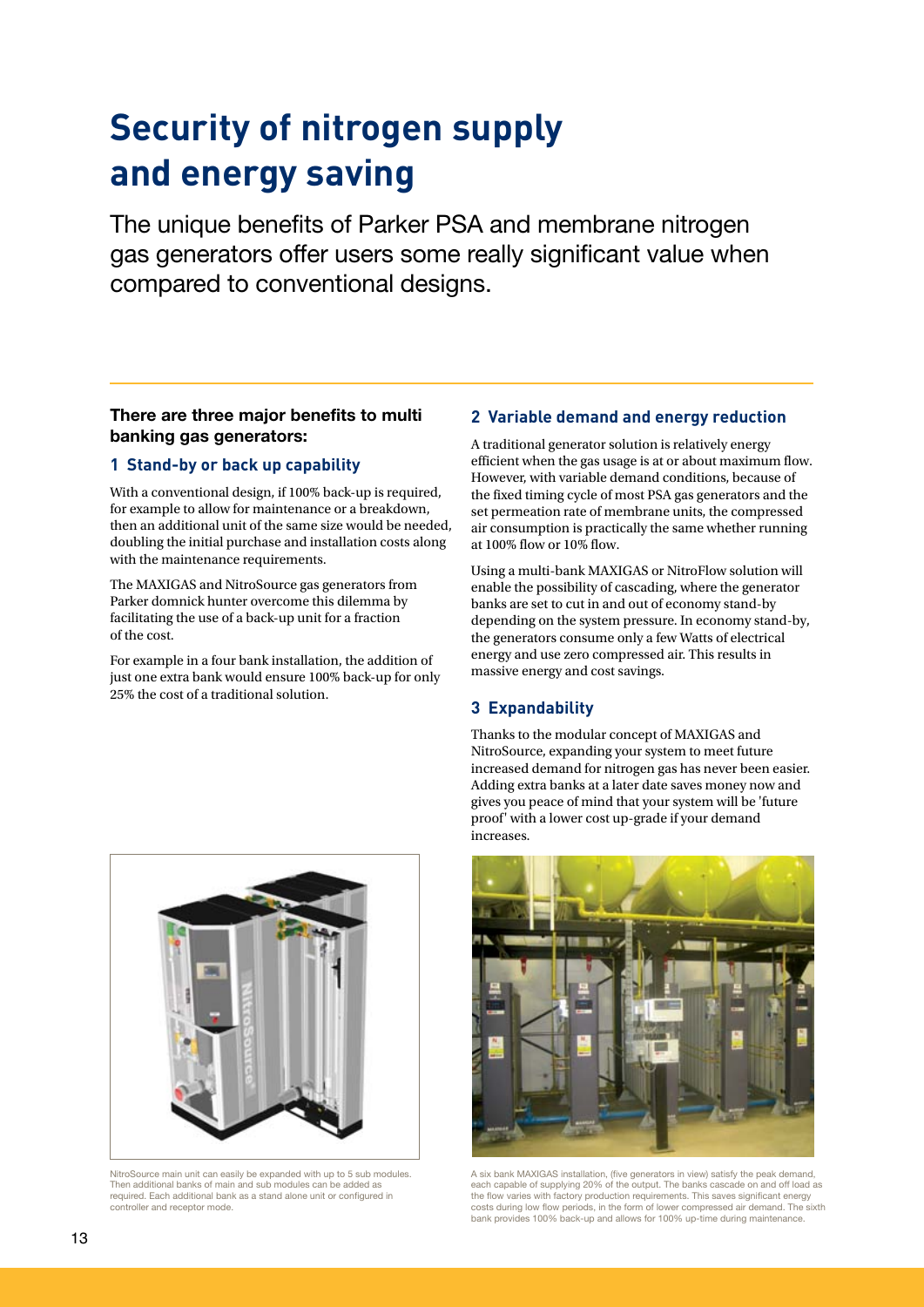# **MIDIGAS**

## Nitrogen Gas Generators

The cost-effective, reliable and safe solution for small to medium nitrogen requirements.



#### **Product Selection**

Performance data is based on 7 bar g (100 psi g) air inlet pressure and 20°C - 25°C (66°F - 77°F) ambient temperature. Consult Parker for performance under other specific conditions.

| Nitrogen flow rate m <sup>3</sup> /hr vs Purity (Oxygen Content) |             |       |        |        |        |      |      |      |      |      |      |      |
|------------------------------------------------------------------|-------------|-------|--------|--------|--------|------|------|------|------|------|------|------|
| <b>Model</b>                                                     | <b>Unit</b> | 10ppm | 100ppm | 250ppm | 500ppm | 0.1% | 0.5% | 1.0% | 2.0% | 3.0% | 4.0% | 5.0% |
|                                                                  | $m^3/hr$    | 0.55  | 1.2    | 1.5    | 1.9    | 2.4  | 3.4  | 4.3  | 5.8  | 7.2  | 8.4  | 9.4  |
| <b>MIDIGAS2</b>                                                  | cfm         | 0.3   | 0.7    | 0.9    | 1.1    | 1.4  | 2.0  | 2.5  | 3.5  | 4.2  | 4.9  | 5.5  |
|                                                                  | $m^3/hr$    | 1.2   | 2.4    | 3.2    | 3.9    | 4.7  | 6.9  | 8.5  | 11.6 | 14.3 | 16.7 | 18.8 |
| <b>MIDIGAS4</b>                                                  | cfm         | 0.7   | 1.4    | 1.9    | 2.3    | 2.8  | 4.1  | 5.0  | 6.8  | 8.4  | 9.8  | 11.1 |
| <b>MIDIGAS6</b>                                                  | $m^3/hr$    | 1.5   | 3.2    | 4.2    | 5.3    | 6.5  | 9.5  | 11.5 | 15.2 | 18.7 | 21.7 | 24.5 |
|                                                                  | cfm         | 0.9   | 1.9    | 2.5    | 3.1    | 3.8  | 5.6  | 6.8  | 8.9  | 11.0 | 12.8 | 14.4 |
|                                                                  | bar g       | 5.6   | 5.4    | 5.9    | 5.7    | 5.6  | 5.7  | 6.0  | 6.0  | 5.8  | 5.7  | 5.6  |
| <b>Outlet Pressure</b>                                           | psi g       | 81    | 78     | 86     | 83     | 81   | 83   | 87   | 87   | 84   | 83   | 81   |

m3 reference standard = 20°C, 1013 millibar(a), 0% relative water vapour pressure.

#### **Inlet Parameters**

| <b>Inlet Air Quality</b>        | ISO 8573-1:2010 Class 2.2.2<br>(2.2.1 with high oil vapour content) |
|---------------------------------|---------------------------------------------------------------------|
| <b>Inlet Air Pressure Range</b> | 6 - 13 bar g<br>87 - 217 psi q                                      |

#### **Environmental Parameters**

| <b>Ambient Temperature</b> | $5 - 50 °C$<br>41 - 122 °F       |
|----------------------------|----------------------------------|
| <b>Humidity</b>            | 50% @ 40°C (80% MAX $\leq$ 31°C) |
| <b>IP Rating</b>           | IP20 / NEMA 1                    |
| <b>Altitude</b>            | $<$ 2000 $m$<br>(6562 ft)        |
| <b>Noise</b>               | $< 80$ dB (A)                    |

#### **Electrical Parameters**

| <b>Supply Voltage</b> | 115 / 230 ± 10% V ac 50/60Hz                                                                |
|-----------------------|---------------------------------------------------------------------------------------------|
| Power                 | 80 W                                                                                        |
| Fuse                  | 3.15A<br>(Anti Surge (T), 250v, 5 x 20mm HBC, Breaking Capacity<br>1500A @ 250v, UL Listed) |

#### **Port Connections**

| <b>Air Inlet</b>                       | G <sup>1</sup> /2"             |
|----------------------------------------|--------------------------------|
| <b>N<sub>2</sub> Outlet to Buffer</b>  | G <sup>1</sup> /2"             |
| <b>N<sub>2</sub></b> Inlet from Buffer | G <sup>1</sup> /2"             |
| N <sub>2</sub> Outlet                  | G <sup>1</sup> /2 <sup>n</sup> |

| <b>Model</b>    |      | Height (H) |     | Width (W) |     | Depth (D) | Weight |     |  |
|-----------------|------|------------|-----|-----------|-----|-----------|--------|-----|--|
|                 | mm   | in         | mm  | in        | mm  | in        | ka     | lb  |  |
| <b>MIDIGAS2</b> | 1034 | 41         | 450 | 18        | 471 | 19        | 98     | 216 |  |
| <b>MIDIGAS4</b> | 1034 | 41         | 450 | 18        | 640 | 26        | 145    | 320 |  |
| <b>MIDIGAS6</b> | 1034 | 41         | 450 | 18        | 809 | 33        | 196    | 432 |  |

#### **Weights and Dimensions Packed Weights and Dimensions**

| <b>Model</b>    |     | Height (H) |      | Width (W) |     | Depth (D) | Weight |     |  |
|-----------------|-----|------------|------|-----------|-----|-----------|--------|-----|--|
|                 | mm  | in         | mm   | in        | mm  | in        | kg     | lb  |  |
| <b>MIDIGAS2</b> | 612 | 24         | 1490 | 59        | 950 | 38        | 174    | 383 |  |
| <b>MIDIGAS4</b> | 612 | 24         | 1490 | 59        | 950 | 38        | 221    | 487 |  |
| <b>MIDIGAS6</b> | 612 | 24         | 1490 | 59        | 950 | 38        | 272    | 597 |  |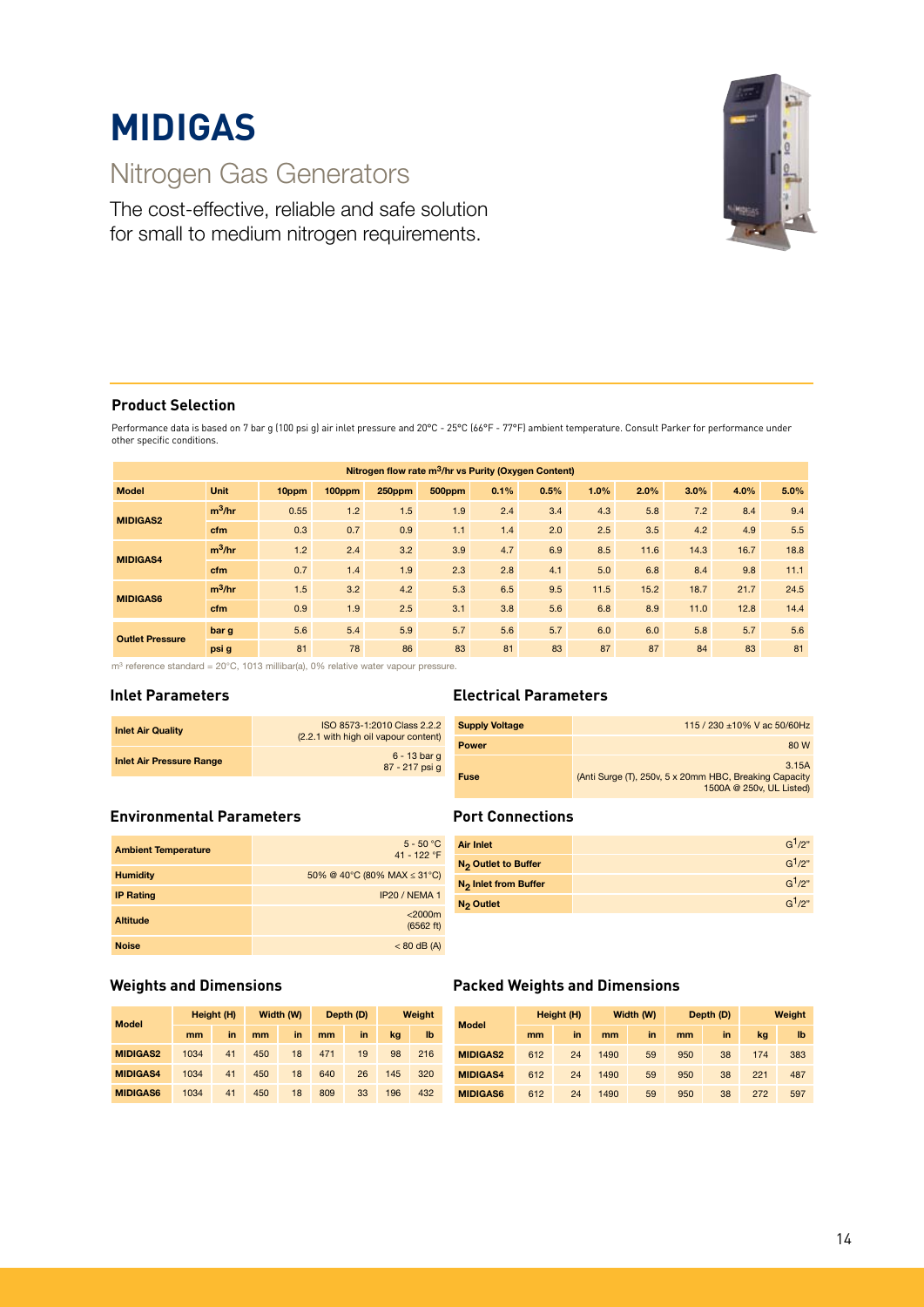# **MAXIGAS**

## Nitrogen Gas Generators

The cost-effective, reliable and safe solution for medium to large nitrogen requirements.



#### **Product Selection**

Performance data is based on 7 bar g (100 psi g) air inlet pressure and 20°C - 25°C (66°F - 77°F) ambient temperature. Consult Parker for performance under other specific conditions.

| Nitrogen flow rate m <sup>3</sup> /hr vs Purity (Oxygen Content) |           |                |       |        |        |        |      |      |      |       |       |       |       |
|------------------------------------------------------------------|-----------|----------------|-------|--------|--------|--------|------|------|------|-------|-------|-------|-------|
| <b>Model</b>                                                     | Unit      | 10ppm          | 50ppm | 100ppm | 250ppm | 500ppm | 0.1% | 0.5% | 1.0% | 2.0%  | 3.0%  | 4.0%  | 5.0%  |
| MAXIGAS104                                                       | $m^3/hr$  | $\overline{2}$ | 3.8   | 5.5    | 7.1    | 8.6    | 9    | 14.1 | 17.8 | 22    | 25.8  | 29    | 32.2  |
|                                                                  | cfm       | 1.2            | 2.2   | 3.2    | 4.2    | 5      | 5.3  | 8.3  | 10.5 | 12.9  | 15.2  | 17.1  | 19.0  |
| MAXIGAS106                                                       | $m^3/hr$  | 3              | 5.7   | 8.3    | 10.7   | 13     | 13.4 | 21.2 | 26.6 | 32.8  | 38.7  | 43.5  | 48.3  |
|                                                                  | cfm       | 1.8            | 3.3   | 4.9    | 6.3    | 7.6    | 7.9  | 12.5 | 15.7 | 19.3  | 22.8  | 25.6  | 28.4  |
| <b>MAXIGAS108</b>                                                | $m^3/hr$  | $\overline{4}$ | 7.6   | 11     | 14.3   | 17.3   | 18   | 28.3 | 35.5 | 43.8  | 51.6  | 58    | 64.4  |
|                                                                  | cfm       | 2.3            | 4.5   | 6.4    | 8.4    | 10.2   | 10.6 | 16.7 | 20.9 | 25.8  | 30.4  | 34.1  | 37.9  |
| MAXIGAS110                                                       | $m^3$ /hr | 5              | 9.5   | 13.8   | 17.8   | 21.6   | 22.4 | 35.3 | 44.4 | 54.7  | 64.5  | 72.5  | 80.4  |
|                                                                  | cfm       | 2.9            | 5.6   | 8.1    | 10.5   | 12.7   | 13.2 | 20.8 | 26.1 | 32.2  | 38.0  | 42.7  | 47.3  |
| MAXIGAS112                                                       | $m^3/hr$  | $6\phantom{1}$ | 11.3  | 16.5   | 21.4   | 25.9   | 26.8 | 42.4 | 53.3 | 65.7  | 77.4  | 87.1  | 96.5  |
|                                                                  | cfm       | 3.5            | 6.7   | 9.7    | 12.6   | 15.2   | 15.8 | 25   | 31.4 | 38.7  | 45.6  | 51.3  | 56.8  |
| MAXIGAS116                                                       | $m^3/hr$  | 7.9            | 14.4  | 20.9   | 27.1   | 32.8   | 34   | 53.7 | 67.5 | 83.2  | 98.1  | 110.3 | 122.3 |
|                                                                  | cfm       | 4.6            | 8.5   | 12.3   | 15.9   | 19.3   | 20.0 | 31.6 | 39.7 | 49    | 57.7  | 64.9  | 72.0  |
| <b>MAXIGAS120</b>                                                | $m^3/hr$  | 9.8            | 17.4  | 25.3   | 32.8   | 39.7   | 41.2 | 65   | 81.7 | 100.7 | 118.7 | 133.5 | 148   |
|                                                                  | cfm       | 5.8            | 10.2  | 14.9   | 19.3   | 23.4   | 24.2 | 38.3 | 48.1 | 59.3  | 69.9  | 78.6  | 87.1  |
| <b>Outlet Pressure</b>                                           | bar g     | 5.5            | 6.1   | 6.1    | 6.1    | 6.1    | 6.1  | 6.0  | 5.9  | 5.8   | 5.7   | 5.7   | 5.6   |
|                                                                  | psi g     | 80             | 88    | 88     | 88     | 88     | 88   | 87   | 86   | 84    | 83    | 83    | 81    |

 $m^3$  reference standard = 20°C, 1013 millibar(a), 0% relative water vapour pressure.

#### **Inlet Parameters**

| <b>Inlet Air Quality</b>        | ISO 8573-1:2010 Class 2.2.2<br>(2.2.1 with high oil vapour content) |
|---------------------------------|---------------------------------------------------------------------|
| <b>Inlet Air Pressure Range</b> | 6 - 15 bar q 87 - 217 psi q                                         |

#### **Environmental Parameters**

| <b>Ambient Temperature</b> | 5 - 50 °C 41 - 122 °F            |
|----------------------------|----------------------------------|
| <b>Humidity</b>            | 50% @ 40°C (80% MAX $\leq$ 31°C) |
| <b>IP Rating</b>           | IP20 / NEMA 1                    |
| <b>Altitude</b>            | <2000m (6562 ft)                 |
| <b>Noise</b>               | $< 80$ dB (A)                    |

#### **Weights and Dimensions**

| <b>Model</b>      | Height (H) |    |     | Width (W) |      | Depth (D) | Weight |              |  |
|-------------------|------------|----|-----|-----------|------|-----------|--------|--------------|--|
|                   | mm         | in | mm  | in        | mm   | in        | kg     | $\mathbf{I}$ |  |
| MAXIGAS104        | 1894       | 76 | 550 | 22        | 692  | 28        | 336    | 741          |  |
| MAXIGAS106        | 1894       | 76 | 550 | 22        | 861  | 34        | 394    | 869          |  |
| MAXIGAS108        | 1894       | 76 | 550 | 22        | 1029 | 41        | 488    | 1076         |  |
| MAXIGAS110        | 1894       | 76 | 550 | 22        | 1198 | 48        | 582    | 1283         |  |
| MAXIGAS112        | 1894       | 76 | 550 | 22        | 1368 | 55        | 676    | 1490         |  |
| MAXIGAS116        | 1894       | 76 | 550 | 22        | 1765 | 71        | 864    | 1905         |  |
| <b>MAXIGAS120</b> | 1894       | 76 | 550 | 22        | 2043 | 82        | 1052   | 2319         |  |

#### **Electrical Parameters**

| <b>Supply Voltage</b> | 100 - 240 ± 10% V ac 50/60Hz                                                             |
|-----------------------|------------------------------------------------------------------------------------------|
| <b>Power</b>          | 80 W                                                                                     |
| Fuse                  | 3.15A (Anti Surge (T), 250v, 5 x 20mm HBC,<br>Breaking Capacity 1500A @ 250v, UL Listed) |

#### **Port Connections**

| <b>Air Inlet</b>                 | G1"                |
|----------------------------------|--------------------|
| N <sub>2</sub> Outlet to Buffer  | G1"                |
| N <sub>2</sub> Inlet from Buffer | G <sup>1</sup> /2" |
| $N_2$ Outlet                     | G <sup>1</sup> /2" |

#### **Packed Weights and Dimensions**

| <b>Model</b>      | Height (H) |    | Width (W) |    | Depth (D) |    | Weight |              |
|-------------------|------------|----|-----------|----|-----------|----|--------|--------------|
|                   | mm         | in | mm        | in | mm        | in | kg     | $\mathbf{I}$ |
| MAXIGAS104        | 800        | 31 | 2020      | 80 | 1000      | 39 | 464    | 1023         |
| MAXIGAS106        | 800        | 31 | 2020      | 80 | 1000      | 39 | 521    | 1149         |
| MAXIGAS108        | 800        | 31 | 2020      | 80 | 1200      | 47 | 614    | 1354         |
| MAXIGAS110        | 800        | 31 | 2020      | 80 | 1250      | 49 | 744    | 1640         |
| MAXIGAS112        | 800        | 31 | 2020      | 80 | 1510      | 60 | 790    | 1742         |
| MAXIGAS116        | 800        | 31 | 2020      | 80 | 1820      | 72 | 980    | 2160         |
| <b>MAXIGAS120</b> | 800        | 31 | 2020      | 80 | 2270      | 90 | 1360   | 3015         |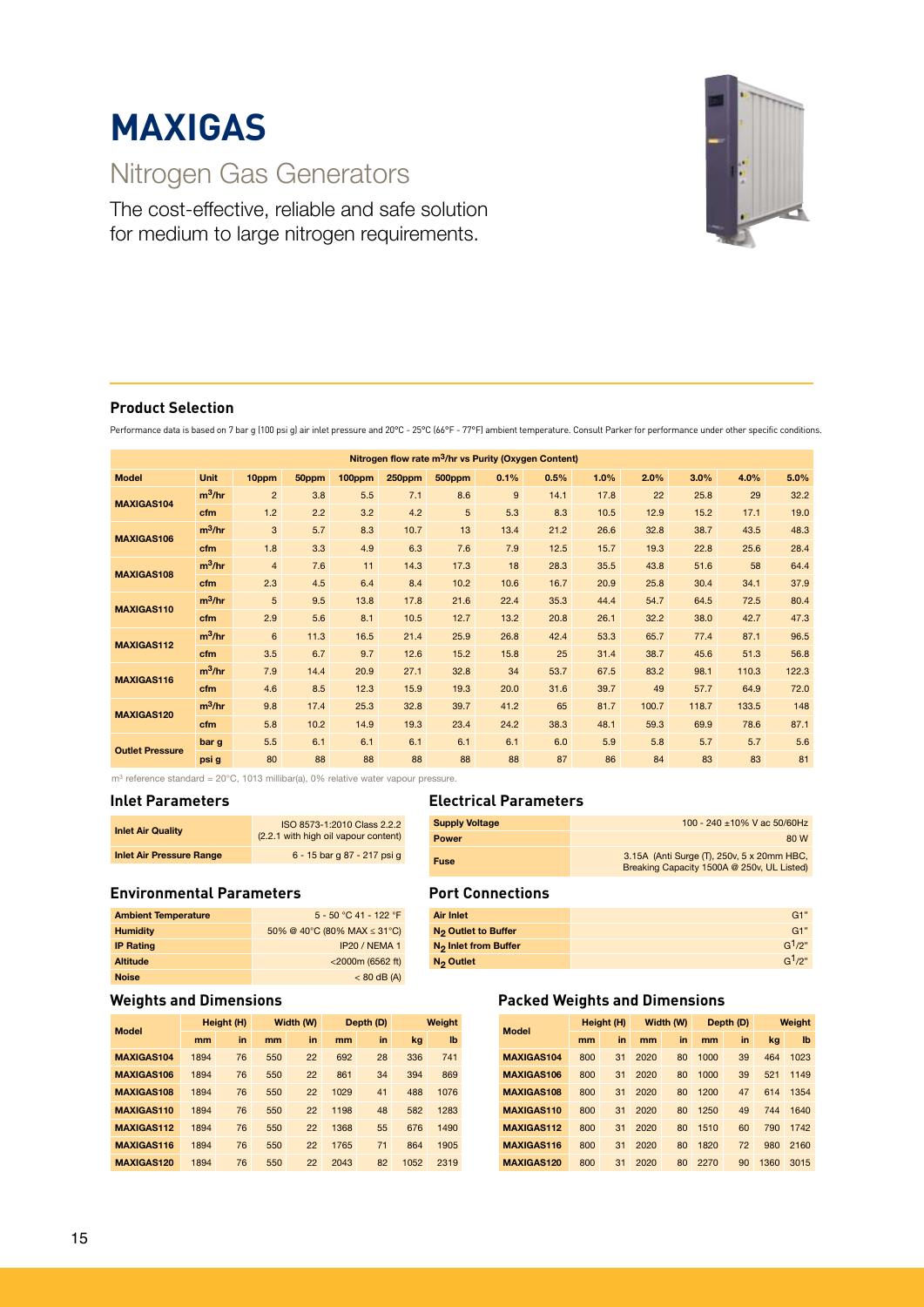# **NitroFlow Basic**

## Nitrogen Gas Generators

The cost-effective, reliable and safe solution for small to medium nitrogen requirements.



#### **Product Selection**

NitroFlow Basic LP and HP have an integral compressor requiring normal clean ambient air at 10°C – 35°C, < 90% relative humidity

| <b>Oxygen Content</b>  |             |                              |      |      |      |      |      |      |      |      |
|------------------------|-------------|------------------------------|------|------|------|------|------|------|------|------|
| <b>Model</b>           | <b>Unit</b> | Max. $N2$<br><b>Pressure</b> | 0.1% | 0.3% | 0.5% | 1.0% | 2.0% | 3.0% | 4.0% | 5.0% |
| <b>NitroFlow Basic</b> | L/min       | 2 bar g                      | 10   | 15   | 18   | 24   | 31   | 35   | 40   | 43   |
| <b>LP Mobile</b>       | cfh         |                              | 21.2 | 31.8 | 38.2 | 50.8 | 65.7 | 74.2 | 84.8 | 91.2 |
| <b>NitroFlow Basic</b> | L/min       | 8 bar g                      | 7.6  | 12   | 13   | 18   | 23   | 26   | 30   | 32   |
| <b>HP Mobile</b>       | cfh         |                              | 16.1 | 25.4 | 27.6 | 38.2 | 48.8 | 55.1 | 63.6 | 67.8 |

Litre reference standard = 20°C, 1013 millibar (absolute), 0% relative water vapour pressure

| CO <sub>2</sub>          | 10%   | 20% | 30% | 40%  | 50% | 60% | 70%  |
|--------------------------|-------|-----|-----|------|-----|-----|------|
| <b>Conversion Factor</b> | $-11$ | .25 | .42 | 1.67 |     | 2.5 | 3.33 |
|                          |       |     |     |      |     |     | .    |

To calculate total mixed gas outlet flow rate when using NitroFlow Basic HP wall mount + Mixer add on, multiply the<br>corresponding nitrogen outlet capacity of the standard NitroFlow Basic HP by the conversion factor in the

#### **Technical Data**

|                                         | <b>NitroFlow Basic</b><br><b>LP Mobile</b> | <b>NitroFlow Basic</b><br><b>HP Mobile</b>       |
|-----------------------------------------|--------------------------------------------|--------------------------------------------------|
| <b>Ambient Temperature Range</b>        |                                            | $10^{\circ}$ C – 35 $^{\circ}$ C                 |
| <b>Maximum Nitrogen Outlet Pressure</b> | 2 bar q                                    | 8 bar q                                          |
| <b>Air Inlet Quality</b>                |                                            | Normal clean ambient air < 90% Relative Humidity |
| <b>Electrical Supply</b>                |                                            | Available as 120VAC/1ph/60Hz or 240VAC/1ph/50Hz  |
| <b>Power Consumption</b>                |                                            | 1.4kW                                            |
| <b>Inlet / Outlet Connections</b>       |                                            | Nitrogen & Permeate Outlet – $G1/4$ or $1/4$ NPT |

#### **Weights and Dimensions**

| <b>Model</b>                               | Height (H) |      | Width (W) |      |     | Depth (D) |      | Weight       |  |
|--------------------------------------------|------------|------|-----------|------|-----|-----------|------|--------------|--|
|                                            | mm         | in   | mm        | in   | mm  | in.       | kg   | $\mathbf{I}$ |  |
| <b>NitroFlow Basic</b><br><b>LP Mobile</b> | 700        | 27.6 | 310       | 12.2 | 900 | 35.4      | 92.5 | 204          |  |
| <b>NitroFlow Basic</b><br><b>HP Mobile</b> | 700        | 27.6 | 310       | 12.2 | 900 | 35.4      | 92.5 | 204          |  |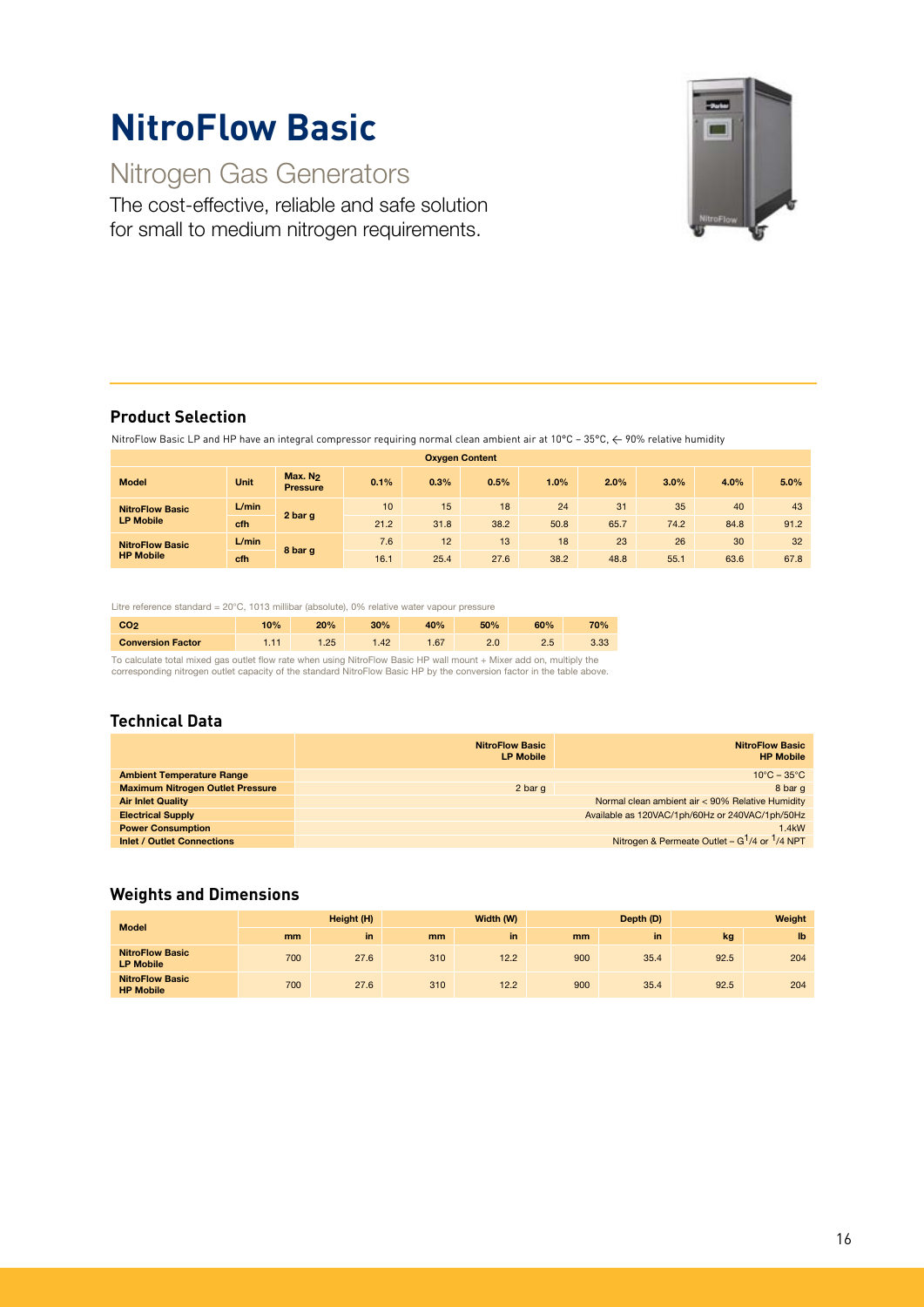# **NitroFlow**

## Nitrogen Gas Generators

The cost-effective, reliable and safe solution for medium nitrogen requirements.



#### **Product Selection**

Performance data for HP models is based on 7 bar g (100 psi g) air inlet pressure and 20°C - 30°C air inlet temperature. Consult Parker domnick hunter for performance<br>under other specific conditions. NitroFlow LP has a in

| <b>Oxygen Content</b> |             |      |      |      |      |      |      |
|-----------------------|-------------|------|------|------|------|------|------|
| <b>Model</b>          | <b>Unit</b> | 0.5% | 1.0% | 2.0% | 3.0% | 4.0% | 5.0% |
| <b>NitroFlow LP1</b>  | $m^3/hr$    | 1.1  | 1.5  | 2.2  | 2.7  | 3.1  | 3.5  |
|                       | cfm         | 0.65 | 0.9  | 1.3  | 1.6  | 1.8  | 2.1  |
| <b>NitroFlow LP2</b>  | $m^3/hr$    | 2.2  | 3.0  | 4.5  | 5.3  | 6.0  | 6.8  |
|                       | cfm         | 1.3  | 1.6  | 2.6  | 3.1  | 3.5  | 4.0  |
| <b>NitroFlow LP3</b>  | $m^3/hr$    | 3.4  | 5.3  | 6.6  | 7.8  | 9.0  | 10.2 |
|                       | cfm         | 2.0  | 3.1  | 3.9  | 4.6  | 5.3  | 6.0  |
| <b>NitroFlow LP4</b>  | $m^3/hr$    | n/a  | n/a  | n/a  | 10.3 | 12.0 | 13.6 |
|                       | cfm         | n/a  | n/a  | n/a  | 6.1  | 7.0  | 8.0  |
| <b>NitroFlow HP1</b>  | $m^3/hr$    | 1.7  | 2.5  | 3.8  | 5.0  | 6.3  | 7.5  |
|                       | cfm         | 1.0  | 1.5  | 2.2  | 3.0  | 3.7  | 4.4  |
| <b>NitroFlow HP2</b>  | $m^3/hr$    | 3.4  | 5.0  | 7.6  | 10.0 | 12.6 | 15.0 |
|                       | cfm         | 2.0  | 3.0  | 4.5  | 6.0  | 7.4  | 9.0  |
| <b>NitroFlow HP3</b>  | $m^3/hr$    | 5.1  | 7.5  | 11.4 | 15.0 | 18.9 | 22.5 |
|                       | cfm         | 3.0  | 4.4  | 6.7  | 9.0  | 11.1 | 13.3 |

m3 reference standard = 20°C, 1013 millibar(a), 0% relative water vapour pressure.

#### **Technical Data**

|                                   |                          | LP1      | LP <sub>2</sub>                          | LP3                | LP4                       | HP <sub>1</sub>                  | HP <sub>2</sub>                            | HP <sub>3</sub>           |  |
|-----------------------------------|--------------------------|----------|------------------------------------------|--------------------|---------------------------|----------------------------------|--------------------------------------------|---------------------------|--|
| <b>Temperature Range</b>          |                          |          | $10^{\circ}$ C – 35 $^{\circ}$ C Ambient |                    |                           | 10°C - 40°C Compressed Air Inlet |                                            |                           |  |
| <b>Nitrogen Outlet Pressure</b>   |                          |          |                                          |                    | 2 bar q                   | Air inlet minus 2 bar q          |                                            |                           |  |
| <b>Air Inlet Pressure Range</b>   |                          |          |                                          |                    | N/A - built in compressor | $5 - 13$ bar g                   |                                            |                           |  |
| <b>Air Inlet Quality</b>          | <b>Pressure Dewpoint</b> |          |                                          |                    |                           |                                  |                                            | $< +5^{\circ}C$           |  |
|                                   | <b>Particulate</b>       |          | < 90% Relative Humidity                  |                    |                           |                                  |                                            | 5 Micron                  |  |
|                                   | Oil                      |          |                                          |                    |                           |                                  |                                            | $<$ 3.0 mg/m <sup>3</sup> |  |
| <b>Electrical Supply</b>          |                          |          | 230VAC/1ph/50Hz                          |                    | 400VAC/3ph+N+E/50Hz       |                                  | 100-115-230VAC/1ph/50Hz-60Hz               |                           |  |
| <b>Power Consumption</b>          |                          | $1.7$ kW | 3.2kW                                    | 4.8 <sub>k</sub> W | 6.3kW                     |                                  |                                            | 30W                       |  |
| <b>Inlet / Outlet Connections</b> |                          |          |                                          |                    | Nitrogen and Permeate G1  |                                  | Air Inlet, Nitrogen Outlet and Permeate G1 |                           |  |

#### **Weights and Dimensions**

| <b>Model</b>         | Height (H) |      | Width (W)     |      | Depth (D) |      | Weight |              |
|----------------------|------------|------|---------------|------|-----------|------|--------|--------------|
|                      | mm         | in   | <sub>mm</sub> | in   | mm        | in   | kg     | $\mathbf{I}$ |
| <b>NitroFlow LP1</b> | 1224       | 48.2 | 540           | 21.3 | 725       | 28.5 | 150    | 331          |
| <b>NitroFlow LP2</b> | 1224       | 48.2 | 540           | 21.3 | 725       | 28.5 | 200    | 441          |
| <b>NitroFlow LP3</b> | 1224       | 48.2 | 810           | 31.9 | 725       | 28.5 | 320    | 706          |
| <b>NitroFlow LP4</b> | 1224       | 48.2 | 810           | 31.9 | 725       | 28.5 | 370    | 816          |
| <b>NitroFlow HP1</b> | 1224       | 48.2 | 270           | 10.6 | 725       | 28.5 | 85     | 187          |
| <b>NitroFlow HP2</b> | 1224       | 48.2 | 270           | 10.6 | 725       | 28.5 | 95     | 209          |
| <b>NitroFlow HP3</b> | 1224       | 48.2 | 270           | 10.6 | 725       | 28.5 | 105    | 232          |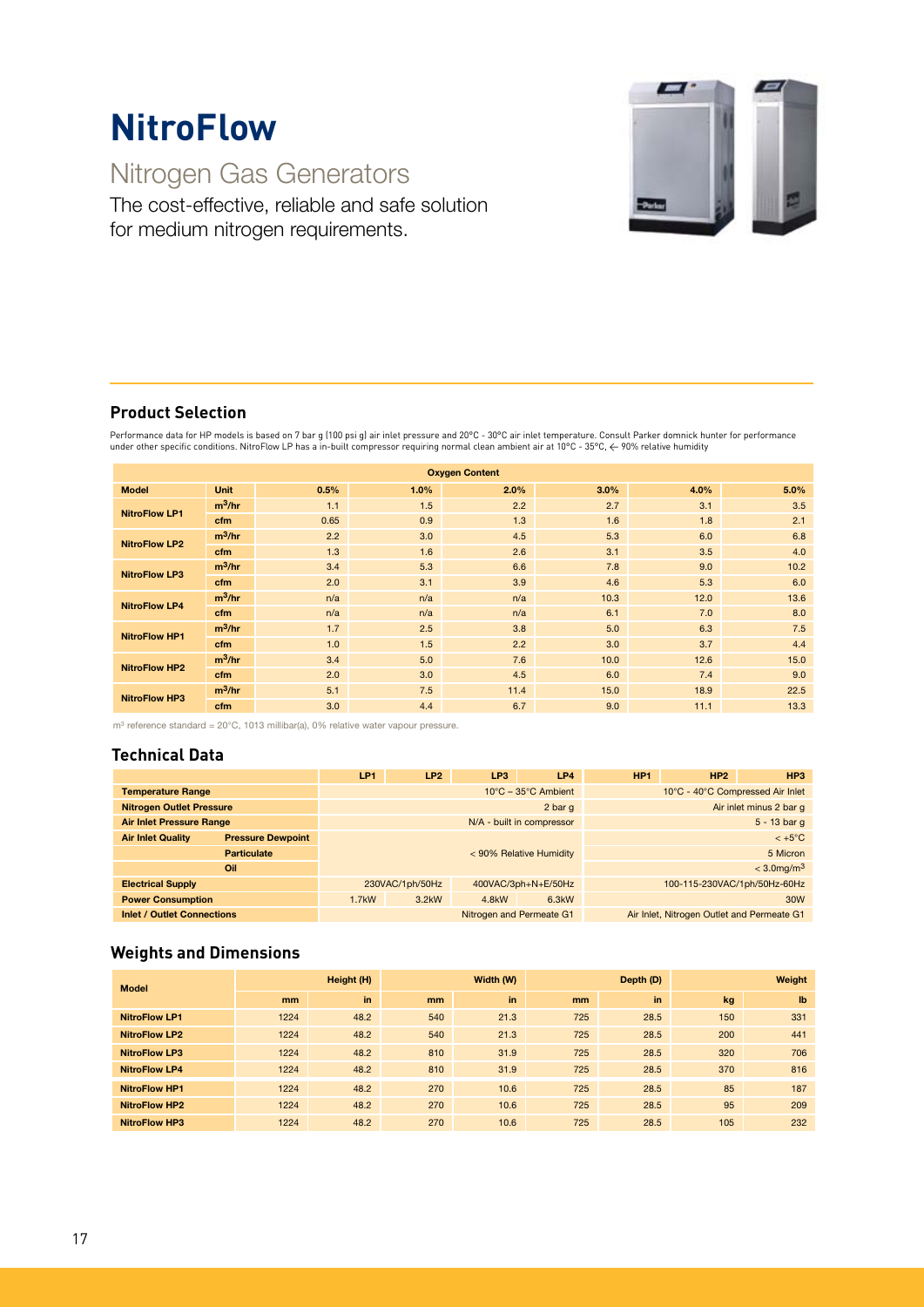## **NitroSource HiFluxx**

## Nitrogen Gas Generators

The cost-effective, reliable and safe solution for medium to large nitrogen requirements.



#### **Product Selection**

Performance data is based on 7 bar g (100 psi g) air inlet pressure and 20°C - 30°C air inlet temperature. Consult Parker domnick hunter for performance under other specific conditions.

| <b>Oxygen Content</b> |             |      |      |      |       |       |       |
|-----------------------|-------------|------|------|------|-------|-------|-------|
| <b>Model</b>          | <b>Unit</b> | 0.5% | 1.0% | 2.0% | 3.0%  | 4.0%  | 5.0%  |
| <b>Main Unit</b>      | $m^3/hr$    | 6.0  | 9.4  | 16.2 | 22.0  | 28.0  | 34.0  |
|                       | cfm         | 3.5  | 5.5  | 9.5  | 12.9  | 16.5  | 20.0  |
| $Main + 1 Sub$        | $m^3/hr$    | 12.0 | 18.8 | 32.4 | 44.0  | 56.0  | 68.0  |
|                       | cfm         | 7.1  | 11.1 | 19.1 | 25.9  | 33.0  | 40.0  |
| $Main + 2 Subs$       | $m^3/hr$    | 18.0 | 28.2 | 48.6 | 66.0  | 84.0  | 102.0 |
|                       | cfm         | 10.6 | 16.6 | 28.6 | 38.9  | 49.5  | 60.0  |
| $Main + 3 Subs$       | $m^3/hr$    | 24.0 | 37.6 | 64.8 | 88.0  | 112.0 | 136.0 |
|                       | cfm         | 14.1 | 22.2 | 38.2 | 51.8  | 66.0  | 80.0  |
| Main $+4$ Subs        | $m^3/hr$    | 30.0 | 47.0 | 81.0 | 110.0 | 140.0 | 170.0 |
|                       | cfm         | 17.7 | 27.7 | 47.7 | 64.8  | 82.5  | 100.0 |
| $Main + 5 Subs$       | $m^3/hr$    | 36.0 | 56.4 | 97.2 | 132.0 | 168.0 | 204.0 |
|                       | cfm         | 21.2 | 33.2 | 57.3 | 77.8  | 98.9  | 120.0 |

m3 reference standard = 20°C, 1013 millibar(a), 0% relative water vapour pressure.

#### **Technical Data**

| <b>Air Inlet Temperature Range</b>       |                          | $10 - 40^{\circ}$ C                                                            |
|------------------------------------------|--------------------------|--------------------------------------------------------------------------------|
| <b>Maximum Nitrogen Outlet Pressure</b>  |                          | 11 bar $g$                                                                     |
| <b>Air Inlet Pressure Range</b>          |                          | 4-13 bar $q$                                                                   |
| <b>Air Inlet Quality</b>                 | <b>Pressure Dewpoint</b> | $< +5^{\circ}C$                                                                |
|                                          | <b>Particulate</b>       | $<$ 5 micron                                                                   |
|                                          | Oil                      | $<$ 3 mg/m $3$                                                                 |
| <b>Electrical Supply</b>                 |                          | 90-250 VAC/50-60Hz                                                             |
| <b>Inlet / Outlet Connections - Main</b> |                          | Air inlet G1 <sup>1</sup> /4, N <sub>2</sub> Outlet G1,<br>Premeate Vent 110mm |
| <b>Outlet Connection - Sub Unit</b>      |                          | N <sub>2</sub> Outlet G1, Premeate Vent 110mm                                  |

#### **Weights and Dimensions**

| <b>Model</b>     | Height (H) |      | Width (W)      |      | Depth (D)     |      | Weight |              |
|------------------|------------|------|----------------|------|---------------|------|--------|--------------|
|                  | mm         | in   | m <sub>m</sub> | in   | <sub>mm</sub> | in   | kg     | $\mathbf{I}$ |
| <b>Main Unit</b> | 1928       | 75.9 | 725            | 28.5 | 490           | 19.3 | 180    | 397          |
| Main $+1$ Sub    | 1928       | 75.9 | 725            | 28.5 | 760           | 29.9 | 275    | 607          |
| Main $+2$ Subs   | 1928       | 75.9 | 725            | 28.5 | 1030          | 40.6 | 370    | 816          |
| $Main + 3 Subs$  | 1928       | 75.9 | 725            | 28.5 | 1300          | 51.2 | 465    | 1025         |
| Main $+$ 4 Subs  | 1928       | 75.9 | 725            | 28.5 | 1570          | 61.8 | 560    | 1235         |
| Main $+5$ Subs   | 1928       | 75.9 | 725            | 28.5 | 1840          | 72.4 | 655    | 1444         |